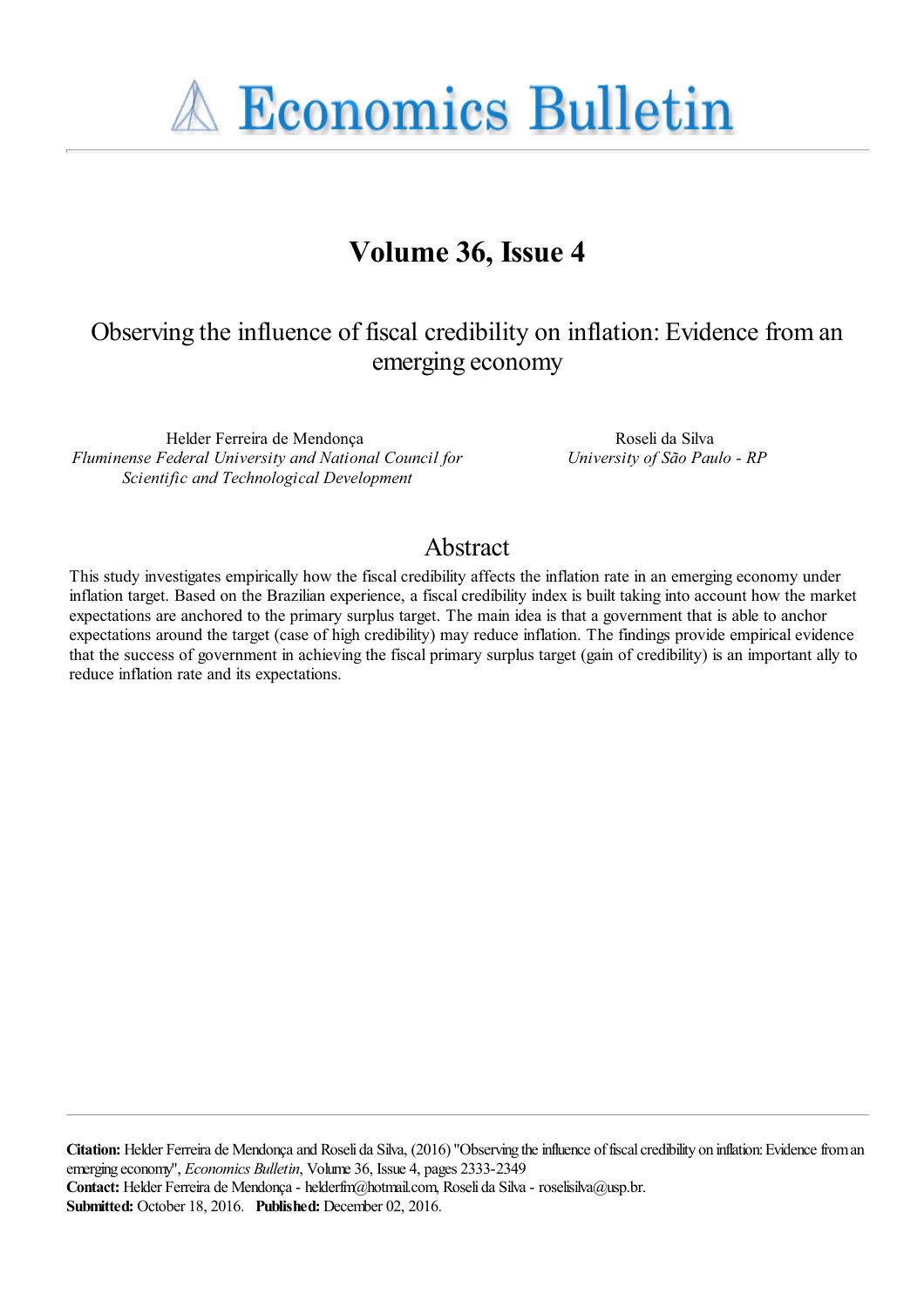#### **1. Introduction**

 A sound fiscal position is essential to any economy. Since the 1990s the growing concern with inflation has brought several countries to adopt inflation targeting. There exist several studies which indicate that the use of this monetary framework represents a success in the control of inflation (e.g. Lin and Ye, 2009; and de Mendonça and de Guimarães e Souza, 2012). However, one of the preconditions to the success of inflation targeting is the fiscal balance. It is well-known that in the case where the government is not committed to fiscal balance, the result is a pressure on inflation due to the risk of using an expansionary monetary policy to finance the public debt. In brief, there exists a relationship between government fiscal commitment and inflation.

 An important issue in the analysis regarding inflation targeting is credibility because it plays an essential role in the commitment of reaching low and stable inflation. Although a great part of the literature pays attention only to the credibility of the monetary authority, this is only one side of the coin. Following the literature that builds on Sargent e Wallace (1981), unsustainable fiscal police may lead the monetary authority to monetize fiscal deficits and thus wreck credibility. Furthermore, as pointed out by scholars from fiscal theory of price level (e.g. Woodford, 2001; and Sims, 1994) the control of money supply is not a sufficient condition to stabilize inflation. In brief, the government solvency is essential to monetary policy being able to control inflation.

 This study investigates how the fiscal credibility affects the inflation rate in an emerging economy under inflation targeting. The analysis on the Brazilian case after adoption of inflation targeting is useful, as with Chile and Poland, this country announces the inflation target jointly by the government and central bank in order to make the government commit to the fiscal discipline needed to achieve the target. Moreover, Brazil has had explicit fiscal primary surplus targets since 2000, and expectations of macroeconomic variables (e.g. inflation rate and primary surplus) are available from the Time Series Management System - Central Bank of Brazil (TSMS/CBB). The main idea is that a government that is able to anchor expectations around the target (case of high credibility) may reduce inflation. The results in this study provide empirical evidence that the success of government in achieving the fiscal primary surplus target (gain of credibility) contributes to the reduction of inflation.

Few studies analyze the impact of fiscal credibility on inflation rate in emerging economies. For an analysis of the pass-through on inflation for the Brazilian economy, de Mendonça and Tostes (2015), taking into account the fiscal credibility index built by de Mendonça and Machado (2013), found that fiscal credibility is an important tool for reducing inflation. Kuncoro (2015) in an analysis regarding Indonesia concluded that fiscal credibility is important for price stabilization in an inflation targeting framework.

 This study differs from these above-mentioned in several dimensions. It is important to highlight that the indicator of fiscal credibility in de Mendonça and Machado (2013) is based on the deviations of the market expectations on public debt-to-GDP in relation to the prudential benchmark suggested by International Monetary Fund. Moreover, the index used by Kuncoro (2015) quantifies the fiscal rules credibility measure using the deviation of actual budget from the projected one. In a different manner, the fiscal credibility index in this study takes into account how the market expectations are anchored to the primary surplus target. Therefore, we consider a true fiscal commitment announced previously by the government. This procedure is in agreement with the well-known definition of credibility made by Cukierman and Meltzer (1986), which can be understood as the difference between the policymaker's plans and the public's beliefs about those plans. Furthermore, we provide empirical evidence regarding the effect of fiscal credibility on inflation rate, inflation of market prices, inflation of administered prices, and inflation expectations, based on the structural model adopted by Central Bank of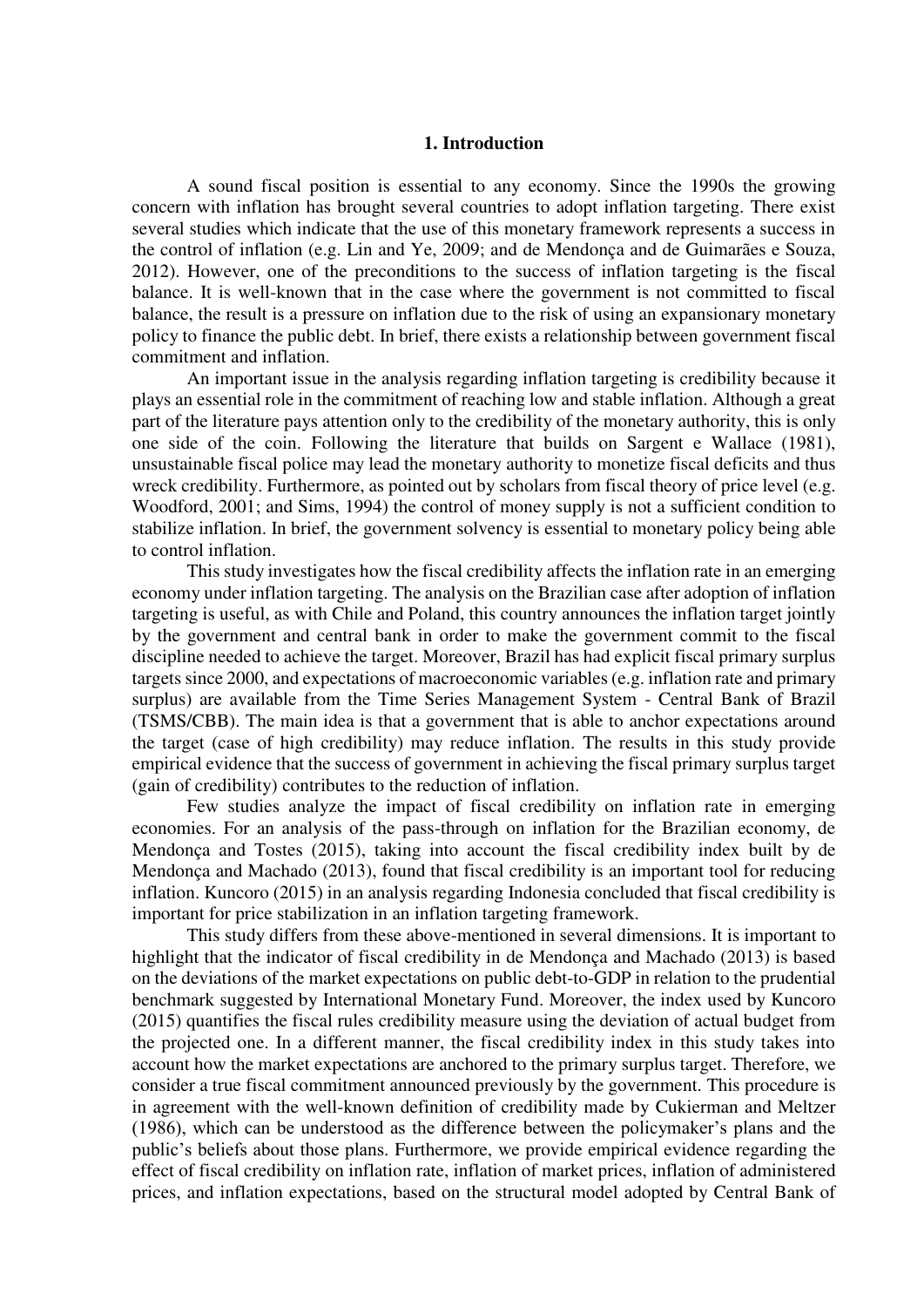Brazil (CBB) through Ordinary Least Squares (OLS) and Generalized Method of Moments (GMM) regressions. Furthermore, a vector autoregression model (VAR) is also performed for the period January 2003 to December 2015.

 The remainder of this study is organized as follows: Section 2 makes a presentation of the measurement of the fiscal credibility in Brazil for the period from 2003 to 2015. Section 3 presents the data and methodology used in this study. Section 4 provides empirical evidence, through an econometric analysis, of the effect of the fiscal credibility on inflation. Section 5 concludes the paper.

#### **2. Measuring fiscal credibility in Brazil**

 It is a challenge to summarize the government's ability in guiding the expectation process of the economic agents through only one measurement (fiscal credibility index). Some of the first authors to introduce a fiscal credibility index applied to the Brazilian case were de Mendonça and Machado (2013). The index developed by these authors has as its main characteristics the deviations of the public debt-to-GDP ratio expectations from the levels considered as benchmarks by international institutions (e.g. IMF and European Commission). The credibility varies from 1 (full credibility) - case where expectations are lower than  $40\%$ (target that should not be breached by emerging economies) to 0 (null credibility) – when expectations of the public debt-to-GDP exceed the limit of 60% as defined in the Maastricht Treaty. The framework developed by the authors is compelling, but there exist some caveats. In particular, this index tends to overestimate the performance of fiscal credibility because it does not consider one essential policy instrument for the success of inflation targeting, that is, the performance of primary surplus. $<sup>1</sup>$ </sup>

 Taking as reference the framework developed by de Mendonça and Machado (2013), we develop a new fiscal credibility index for the Brazilian economy. The main difference is that instead of considering the public debt-to-GDP ratio, the essential variable in our index is the primary surplus. One reason for this is that since 2000, each year the Brazilian government is committed with a fiscal surplus target. Although, in a first view the indices seem similar, they are quite different. In specific, we develop our index taking into account two criteria which are not observed in de Mendonça and Machado (2013): (i) because the index under construction is a limited variable, instead of using variables like debt-to-GDP ratio, which usually follow a non-stationary stochastic process, stationary fiscal flow measurement is used (primary surplus); and (ii) the use of a reference for exogenous expectation guidance based on a very well defined lower bound for the fiscal flow variable which is publicly preannounced for the next year.

 The one-step-ahead expectations of fiscal primary surplus are the natural candidate for being the main information for a fiscal credibility index because the fiscal primary surplus is the adjustment component in the nominal deficit that could ensure the fulfillment of the intertemporal budget restriction. In addition, the expectations of fiscal primary surplus are measured as a ratio-to-GDP (usually a stationary process) and represent the median of financial market institutions expectations for the next year for the fiscal primary surplus. This information is extracted from a daily survey of market expectations conducted by Central Bank of Brazil (CBB) for the evolution of the main Brazilian macroeconomic variables (Focus Market Readout).

 It is important to highlight that since the promulgation of the Fiscal Responsibility Law in 2000 the government needs to define annual goals for fiscal variables for execution in current year and the next two years, publicly announced as an Annex of Budget Guidelines Law (Lei

<sup>&</sup>lt;sup>1</sup> Regarding the relevance of fiscal surplus for inflation targeting applied to the Brazilan case, see de Mendonça and Silva (2009).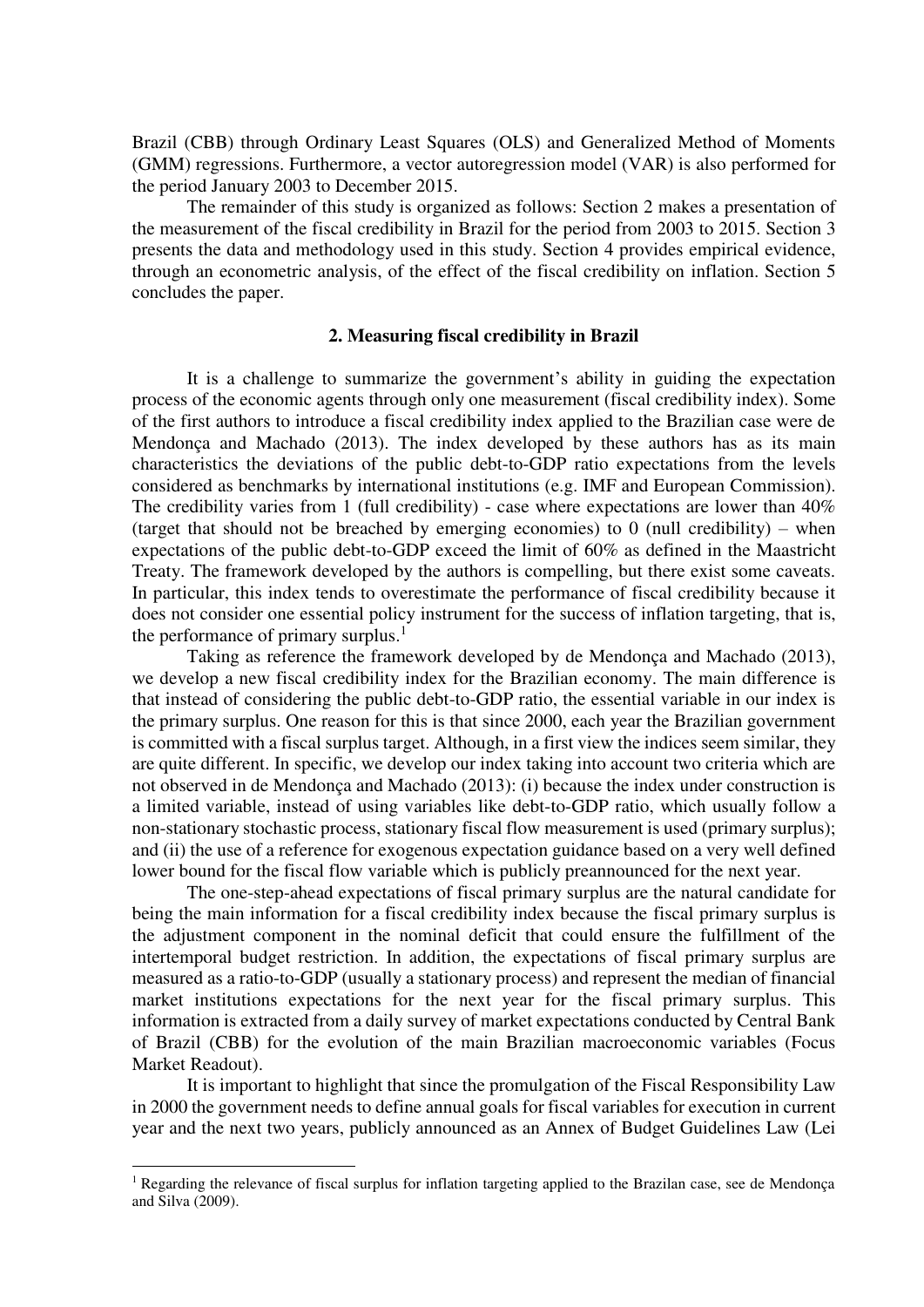de Diretrizes Orçamentárias – LDO) by September of the previous year. In other words, this information represents a benchmark for macroeconomic forecasts, and thus, the primary surplus target (*FPS\**) is the essence of the fiscal credibility index in order to evaluate the performance and ability of the government to anchor expectations. Table 1 shows the targets and their respective laws.<sup>2</sup>

 It is a fact that expectations deteriorate faster as the fiscal primary surplus is lower than the target. Hence, the use of different intervals creates an asymmetrical framework which is useful in the measurement of credibility. In this context, two intervals are considered in the index: (i) an ideal interval which corresponds to a very good performance of the government regarding the primary surplus in reaching the target, that is,  $\left[FPS_{min}^{ideal}, FPS_{max}^{ideal}\right] = \left[FPS^* - 0.05, FPS^* + 0.1\right]$ ; and (ii) a tolerance interval which represents an acceptable performance given by  $\left[{\textit{FPS}_{min}^{\textit{tolerance}}}, {\textit{FPS}_{max}^{\textit{tolerance}}}\right] = \left[{\textit{FPS}}^* - 0.15, {\textit{FPS}}^* + 0.3\right]$ . Taking into consideration the idea above, a fiscal credibility index is elaborated (*FCRED*), which assumes a loss in credibility when the average of the market expectations on fiscal primary surplus (*E(FPS)*), indicates the expectation that the government is not capable of bringing the fiscal primary surplus to the ideal interval or to the tolerance interval around the target.

| Legal framework for fiscal primary surplus (2000-2015) |                          |        |  |  |
|--------------------------------------------------------|--------------------------|--------|--|--|
| Year                                                   | Legal framework          | Target |  |  |
| 2000                                                   | LDO 2000 - Law N. 9,811  | 3.40   |  |  |
| 2001                                                   | LDO 2001 - Law N. 9,995  | 3.35   |  |  |
| 2002                                                   | LDO 2002 - Law N. 10,226 | 3.88   |  |  |
| 2003                                                   | LDO 2003 - Law N. 10,524 | 3.75   |  |  |
| 2004                                                   | LDO 2004 - Law N. 10,707 | 4.50   |  |  |
| 2005                                                   | LDO 2005 - Law N. 10,934 | 4.25   |  |  |
| 2006                                                   | LDO 2006 - Law N. 11,178 | 4.25   |  |  |
| 2007                                                   | LDO 2007 - Law N. 11,439 | 4.25   |  |  |
| 2008                                                   | LDO 2008 - Law N. 11,514 | 3.80   |  |  |
| 2009                                                   | LDO 2009 - Law N. 11,768 | 3.80   |  |  |
| 2010                                                   | LDO 2010 - Law N. 12,017 | 3.30   |  |  |
| 2011                                                   | LDO 2011 - Law N. 12,309 | 3.10   |  |  |
| 2012                                                   | LDO 2012 - Law N. 12,465 | 3.10   |  |  |
| 2013                                                   | LDO 2013 - Law N. 12,708 | 3.10   |  |  |
| 2014                                                   | LDO 2014 - Law N. 12,919 | 3.10   |  |  |
| 2015                                                   | LDO 2015 - Law N. 13,080 | 1.20   |  |  |

Source: Brazilian Parliament

(http://www2.camara.leg.br/atividade-legislativa/orcamentobrasil)

Therefore, when the expectation on fiscal primary surplus is found between the lower bound  $(FPS_{min}^{ideal})$  and the upper bound  $(FPS_{max}^{ideal})$  of the ideal interval, the credibility is full (assumes value 1). In contrast, fiscal credibility is null (assumes value 0) when expectation on fiscal primary surplus is out of the tolerance interval  $\left[$  *FPS*<sup>*tolerance*</sup>, *FPS<sup><i>tolerance*</sup></sup>,  $FPS_{\text{max}}^{tolerance}$ ,  $FPS_{\text{max}}^{tolerance}$ ,  $FPS_{\text{max}}^{tolerance}$ , the index assumes a value between 0 and 1 when market expectations are inside the intervals  $\frac{1}{2}$ *FPS*<sup>*ideal</sup></sup>,*  $FPS_{\text{max}}^{i\text{delernree}}$   $\frac{1}{2}$  and  $\frac{1}{2}$ *FPS*<sup>*ideal*</sup>,  $FPS_{\text{min}}^{i\text{delernree}}$ , and decreases as expectations deviate from the ideal</sup>

<sup>&</sup>lt;sup>2</sup> Some fiscal surplus goals were revised within the current year. Those revisions were not considered because they do not affect the expectations formed during the previous year.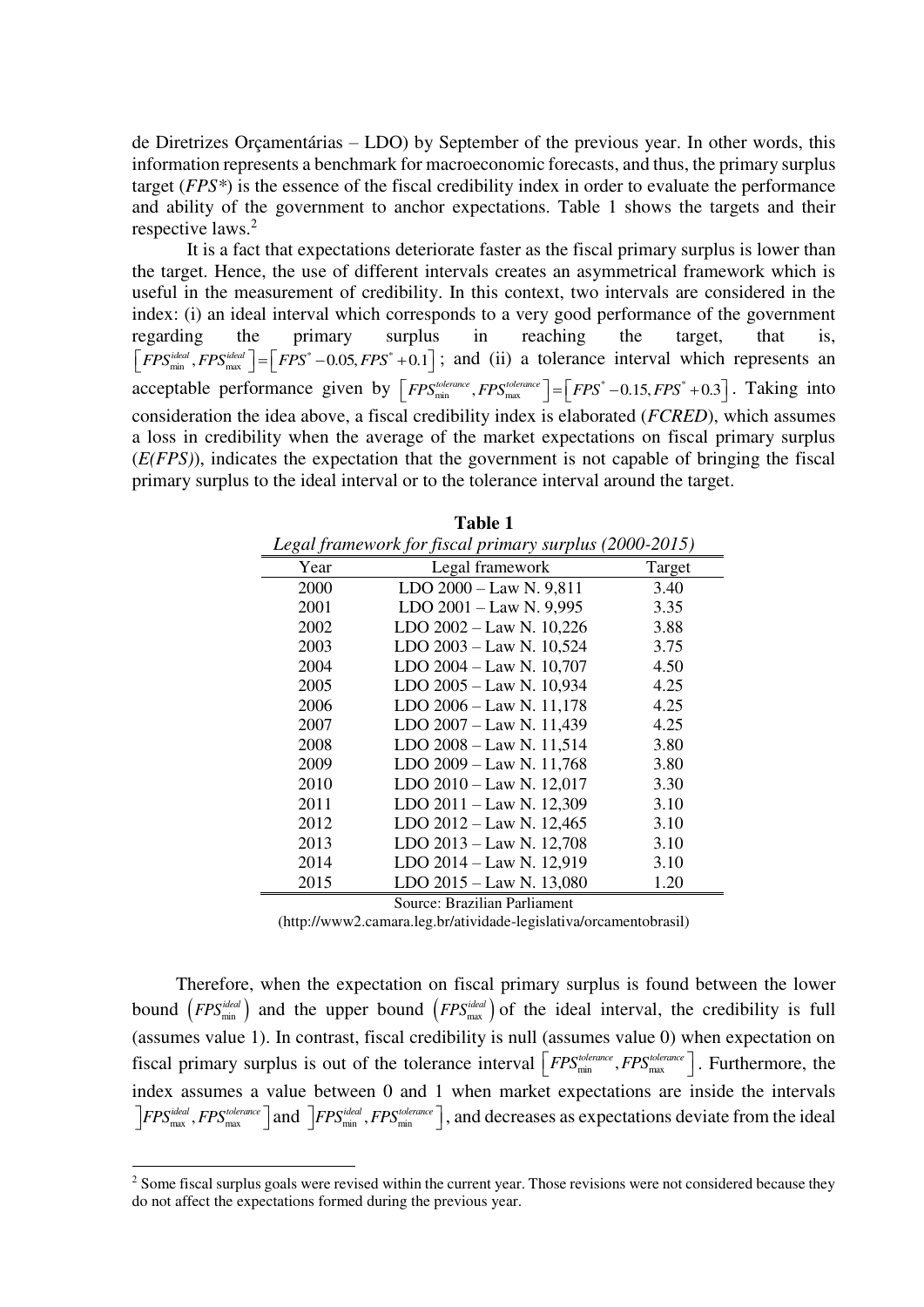interval. Hence,

 $\overline{a}$ 

$$
FCRED = \qquad \qquad \text{if} \quad FPS_{\text{min}}^{\text{ideal}} \leq E_{t}(FPS_{t+12}) \leq FPS_{\text{max}}^{\text{ideal}} \\ 1 - \frac{1}{FPS_{\text{max}}^{\text{tolerance}} - FPS_{\text{max}}^{\text{ideal}}}\bigg[ E_{t}(FPS_{t+12}) - FPS_{\text{max}}^{\text{ideal}} \bigg] \quad \text{if} \quad FPS_{\text{max}}^{\text{ideal}} < E_{t}(FPS_{t+12}) \leq FPS_{\text{max}}^{\text{tolerance}} \\ 1 - \frac{1}{FPS_{\text{min}}^{\text{tolerance}} - FPS_{\text{min}}^{\text{ideal}}}\bigg[ E_{t}(FPS_{t+12}) - FPS_{\text{min}}^{\text{ideal}} \bigg] \quad \text{if} \quad FPS_{\text{min}}^{\text{ideal}} > E_{t}(FPS_{t+12}) \geq FPS_{\text{min}}^{\text{tolerance}} \\ 0 \qquad \qquad \text{if} \quad E_{t}(FPS_{t+12}) < FPS_{\text{min}}^{\text{tolerance}} \quad \text{or} \quad E_{t}(FPS_{t+12}) > FPS_{\text{max}}^{\text{tolerance}} \bigg]
$$

 Taking into account monthly data, the behavior over time regarding targets for fiscal primary surplus and expectations for the next year for the fiscal primary surplus which are essential for building the credibility index, is presented in figure  $1<sup>3</sup>$  In general, it is possible to identify two phases. The first, before the subprime crisis (2007), inflation expectations are inside the tolerance interval and near the primary surplus target practically all the time. The second represents a deterioration of the expectations and they exceed the lower bound of the tolerance interval most of the time.



Figure 2 shows the performance of fiscal credibility from 2003 to 2015 in Brazil.<sup>4</sup> A clear trend of worsening over time is observed. In particular, in large measure, the subprime crisis implied a change of the fiscal stance in the Brazilian economy. As pointed out by CBB, the intensification of the effects of the international financial crisis on the internal expectations prompted the government to adopt expansionist fiscal measures. As a consequence, "in December 2008 tax cuts were introduced which favored the credit market conditions and propitiated expansion of consumers' available income. In this sense, noteworthy is the adjustment of the progressive income tax table to the growth of nominal wages of the economy; the reductions of IPI rates levied on the purchase of new vehicles and trucks, and of the

<sup>&</sup>lt;sup>3</sup> The start date corresponds to when all series used in this study are available from CBB.

<sup>&</sup>lt;sup>4</sup> Once again, it is important to note to register the difference of this index in comparison with that developed by de Mendonça and Machado (2013). While the index developed by the mentioned authors performs a credibility close to 1 (full credibility) since 2008, this credibility index reveals a clear deterioration since 2007.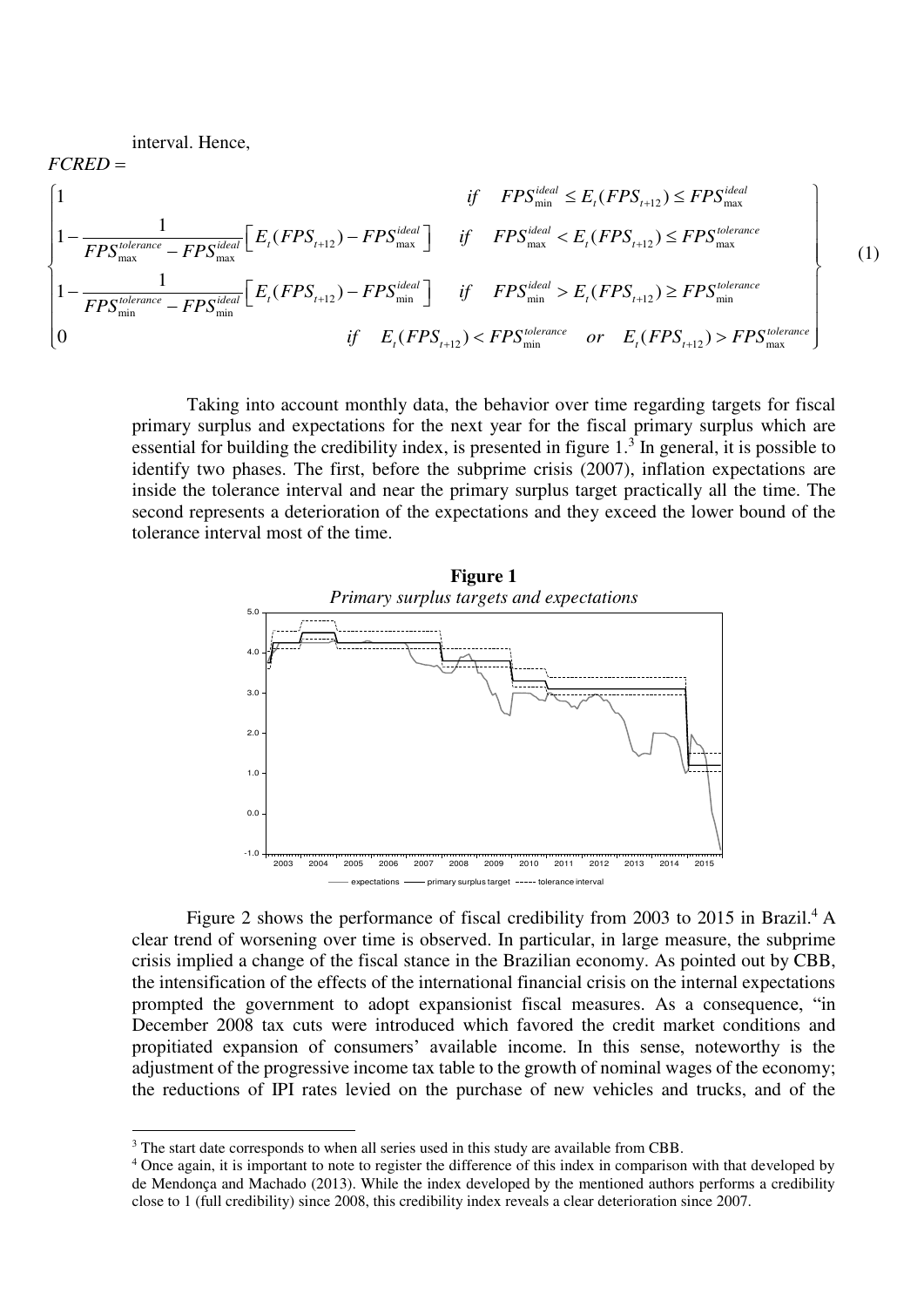Financial Operations Tax (IOF) levied on loans granted to individuals; the creation of two intermediate rates, of 7.5% and 22.5%, of the table of the Individual Income Tax (IRPF), reducing in up to 50% the tax levied on lower income bracket" (CBB, Inflation Report, March 2009, p. 51). After this period, because of the bad management of the Brazilian fiscal policy, there is a clear downturn in fiscal credibility (since 2009, fiscal credibility is lower than 0.1).



#### **3. Data and methodology**

 In order to observe the possible impact of the fiscal credibility on inflation rate, the period under analysis is from January 2003 to December 2015 (156 observations – monthly frequency). This analysis starts in January 2003 because this is when the Brazilian economy starts to eliminate the negative effects caused by the confidence crises due to the election of President Luiz Inácio Lula da Silva and when, for example, new information started being released by CBB such as Brazilian Economic Activity Index (IBC-Br). It is important to highlight that although fiscal credibility has been high between 2003 and 2004, it was not enough to bring inflation to the target in both years. However, fiscal credibility was crucial to reversing the trend of increase in inflation which reached two digits in 2002 (12.53%) as a consequence of the political crisis. In brief, in some measure fiscal credibility contributed to reduce inflation.

The official price index that is used to measure inflation rate in Brazil is the National Consumer Price Index (extended) – IPCA. In general, prices are a result of market prices (prices resultant of market force) and administered prices (prices defined by contracts and prices that are monitored, depending on government authorization).<sup>5</sup> Administered prices are divided into tax, public utility services, and petroleum derivatives, which in turn, are slightly sensitive to the market forces. Moreover, inflation expectations are an essential component to be analyzed under inflation targeting system.

<sup>&</sup>lt;sup>5</sup> Figure 3 presents the performance of these variables for the period 2003 to 2015.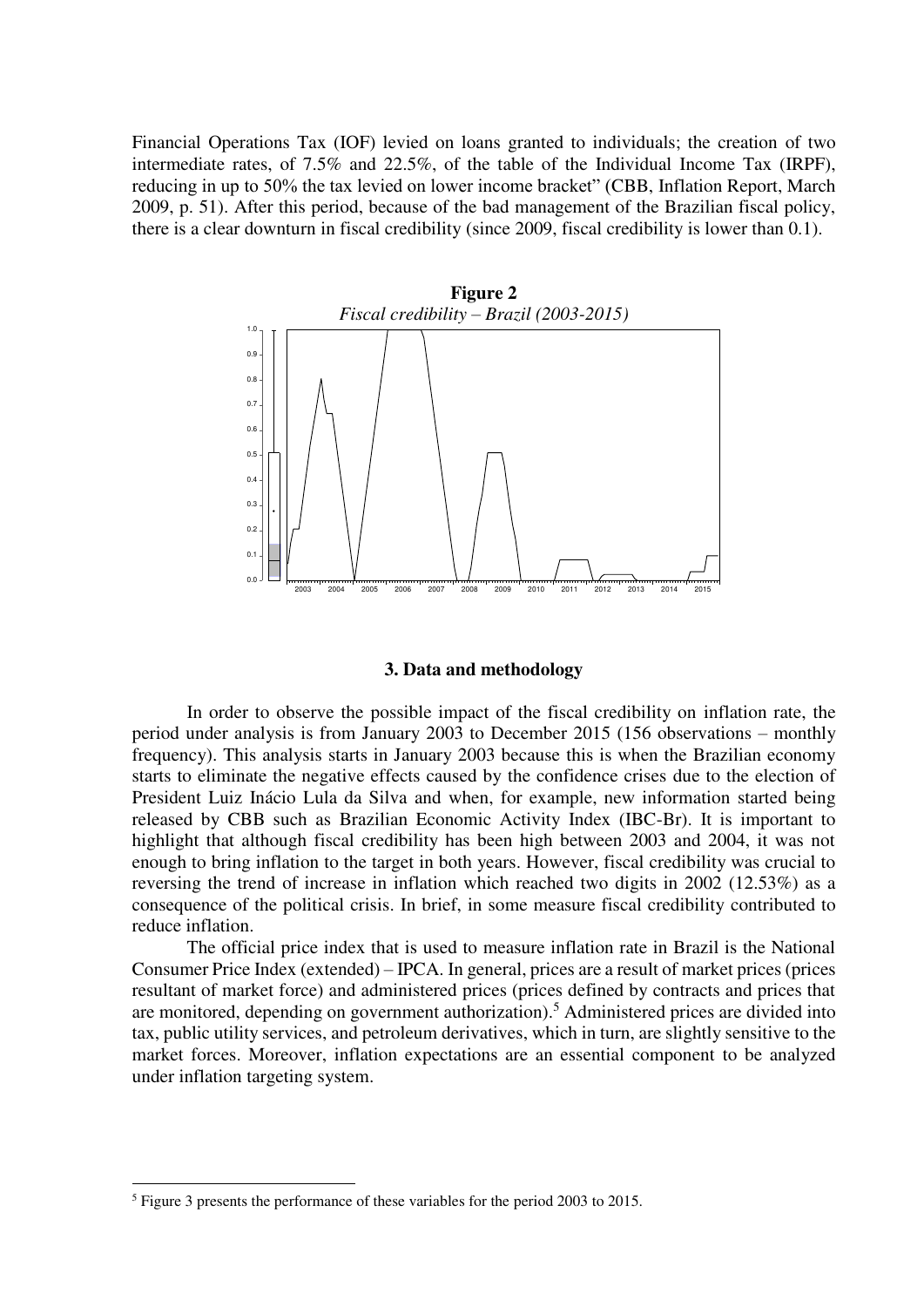

With the intention of observing the relation between the fiscal credibility and inflation rate in the Brazilian economy, the first empirical procedure is straightforward. We present four scatterplots and correlations for fiscal credibility (*FCRED*) and its relation with: full inflation rate (*INF*), inflation of market prices (*INFM*), inflation of administered prices (*INFA*), and inflation expectations (*E(INF)*) respectively (see figure 4). With exception for the case of administered prices, there exists a negative correlation to other cases (around -0.3), which in turn, suggests that fiscal credibility may reduce inflation rate and reinforces the causal hypothesis to be tested econometrically.

 A simple manner of observing how fiscal credibility can affect inflation under inflation targeting is through a Phillips curve. Therefore, we take as reference the version of the Phillips curve used in the structural model adopted by CBB when inflation targeting was adopted in June of 1999 (see Bogdanski, Tombini, and Werlang, 2000). Furthermore, because credibility is a forward-looking concept (see de Mendonça and de Guimarães e Souza, 2009), this means that economic agents anticipate the future through this variable and thus the effect of inflation is not lagged. In particular, it is well-known for the case of inflation targeting countries that one of the main pillars of this framework is the lack of fiscal dominance (Allsopp and Vines, 2005). The presence of high fiscal deficits (low fiscal credibility) can lead to the monetization of the public debt, and thus, start an inflationary process (Mishkin and Savastano, 2001). In brief, there is no doubt that fiscal discipline is essential to a low and stable inflation rate (Fatás and Mihov, 2003; Wyplosz, 2005). Hence, the following equation is considered in this analysis:<sup>6</sup>

 $INF_t = \alpha_0 + \alpha_1 INF_{t-1} + \alpha_2 E_t (INF_{t+12}) + \alpha_3 GAP_t + \alpha_4 \Delta (WPI + EX)_t + \alpha_5 FCRED_t + \varepsilon_t^0$ , (2) where:  $\varepsilon_t^0 \sim N(0, \sigma^2)$ ;

 $I\!N\!F_t$  - is the inflation measured by National consumer price index – extended (IPCA);

 $E_t(NF_{t+12})$  – is the market expectations (average) on inflation accumulated over the next 12 months (measured by IPCA);

*GAP* – is the output gap and corresponds to the difference between Brazilian Economic Activity Index (IBC-Br) and the potential output (Hodrick-Prescott filter);

*WPI* – is the log of wholesale price index (USA);

 $\overline{a}$ 

*EX* – is the log of exchange rate - US dollar/Brazil nominal exchange rate; and

<sup>&</sup>lt;sup>6</sup> See table A.1 (appendix) for sources of data and description of the variables. Descriptive statistics are presented in table A.2 (appendix).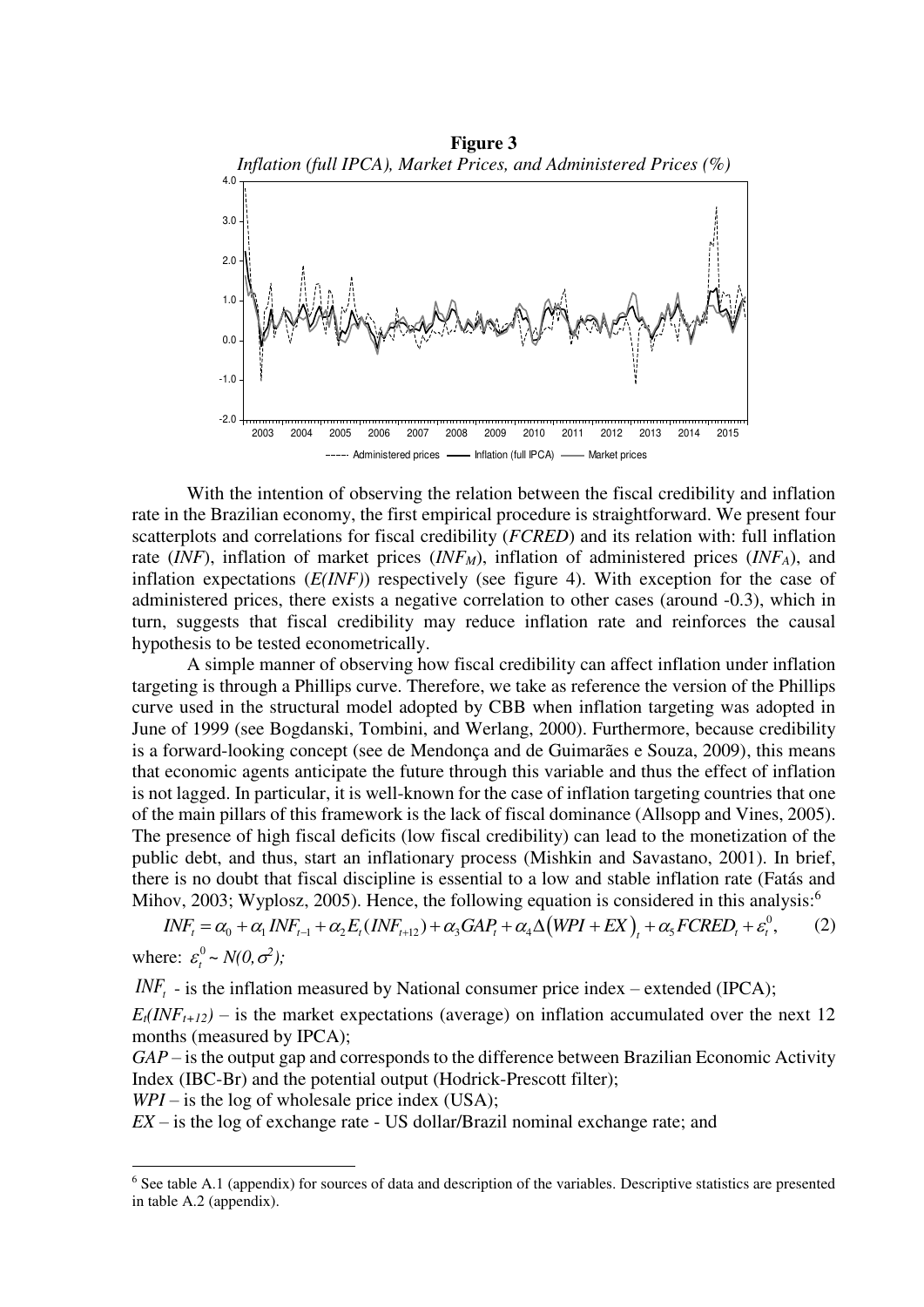*FCRED* – is the fiscal credibility – it is computed following the procedure presented in the previous section (see equation 1).



In order to see the effect of fiscal credibility on inflation of market prices, inflation of administered prices, and inflation expectations, equation (2) is rewritten in the following way:

$$
INF_{M_t} = \alpha_6 + \alpha_7 INF_{M_{t-1}} + \alpha_8 E_t (INF_{t+12}) + \alpha_9 GAP_t + \alpha_{10} \Delta (WPI + EX)_t + \alpha_{11} FCRED_t + \varepsilon_t^1, \quad (3)
$$

$$
INF_{A_{t}} = \alpha_{12} + \alpha_{13} INF_{A_{t-1}} + \alpha_{14} E_{t}(INF_{t+12}) + \alpha_{15} GAP_{t} + \alpha_{16} \Delta (WPI + EX)_{t} + \alpha_{17} FCRED_{t} + \varepsilon_{t}^{2}, \quad (4)
$$

$$
E_t(INF_{t+12}) = \alpha_{18} + \alpha_{19}INF_{t-1} + \alpha_{20} GAP_t + \alpha_{21} \Delta(WPI + EX)_t + \alpha_{22} FCRED_t + \varepsilon_t^3,
$$
\n(5) where:

*INF<sub>M<sub>t</sub>*</sub> - is the inflation measured by IPCA - non monitored prices; and *INF<sub>A</sub>* - is the inflation measured by IPCA - supervised prices – total.

In this framework, the impact of the variable *FCRED* on inflation rate is straightforward. From the theoretical view it is expected that the results indicate a negative and significant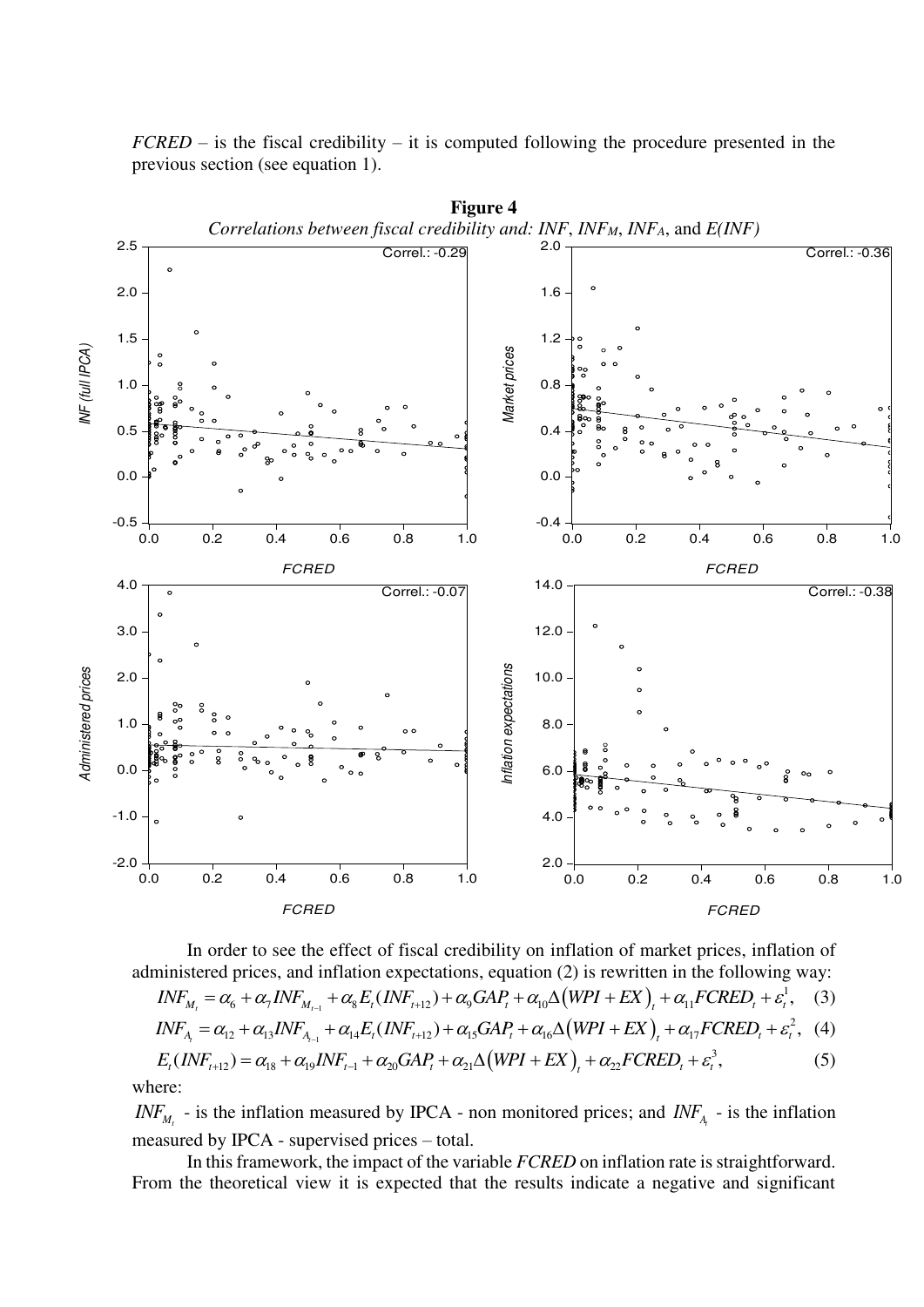coefficient on *FCRED* ( $\alpha_5$ , $\alpha_{11}$ , $\alpha_{17}$ , $\alpha_{22}$ <0). The negative impact of the credibility on inflation is in consonance with the view that a greater commitment with the fiscal goals increases the power of the central bank to achieve the target and thus to anchor inflation expectations.

 In general, the use of time series data in equations estimations demands to analyze whether the series in the model have a unit root (non-stationary data series) to avoid the possibility of spurious regression. Hence, the Augmented Dickey–Fuller (ADF), Phillips-Perron (PP), and Kwiatkowski-Phillips-Schmidt-Shin (KPSS) tests are performed. The results indicate that all series are I(0) (see table  $A.3$  – appendix).<sup>7</sup>

In order to estimate the equations  $(2)$ ,  $(3)$ ,  $(4)$ , and  $(5)$ , this study uses two methods: Ordinary Least Squares with heteroskedasticity and autocorrelation covariance matrix estimators (HAC), and one-step Generalized Method of Moments (GMM) with HAC (see Davidson and MacKinnon, 2004). These methods are useful to observe the impact caused by the fiscal credibility on inflation rate (and its variations) through a direct observation of the estimated parameters.

In general, the use of OLS method in macroeconomic time series models is subject to the problem of heteroscedasticity.<sup>8</sup> Moreover, the use of inflation expectations as regressor can create a possible risk of endogeneity in the regressions.<sup>9</sup> Hence, OLS method cannot perform well under these issues. As pointed out by Wooldridge (2001), the use of the GMM estimator with its overriding restrictions is a more efficient estimator than OLS. Furthermore, according to Baum, Schaffer, and Stillman (2007) the use of GMM-HAC (heteroscedasticity and autocorrelation consistent) is more appropriate than, for example, IV method. Therefore, in order to estimate the GMM-HAC models based on equations from 2 to 5 and assuming that ~ *i*  $\varepsilon_t^i \sim \textit{iid}$  (where *i*=0,1,2,3), the orthogonal conditions (moment equations) correspond respectively to:

$$
E_t \left[ \left( INF_t - \alpha_0 - \alpha_1 INF_{t-1} - \alpha_2 E_t (INF_{t+12}) - \alpha_3 GAP_t - \alpha_4 \Delta (WPI + EX)_{t} - \alpha_5 FCRED_t \right) z_t \right] \tag{6}
$$

$$
E_t\left[\left(INF_{M_t} - \alpha_6 - \alpha_7 INF_{M_{t-1}} - \alpha_8 E_t (INF_{t+12}) - \alpha_9 GAP_t - \alpha_{10}\Delta (WPI + EX)_t - \alpha_{11} FCRED_t\right)z_t\right] \tag{7}
$$

$$
E_t \left[ \left( INF_{A_t} - \alpha_{12} - \alpha_{13} INF_{A_{t-1}} - \alpha_{14} E_t (INF_{t+12}) - \alpha_{15} GAP_t - \alpha_{16} \Delta (WPI + EX)_{t} - \alpha_{17} FCRED_t \right) z_t \right] (8)
$$

$$
E_{t}\left[\left(E_{t}(INF_{t+12})-\alpha_{18}-\alpha_{19}INF_{t-1}-\alpha_{20}GAP_{t}-\alpha_{21}\Delta\left(WPI+EX\right),-\alpha_{22}FCRED_{t}\right)z_{t}\right]
$$
\n(9)

where  $z_t$  is a vector of instrumental variables.

 $\overline{a}$ 

It is important to note that the use of GMM to estimate the Phillips curve is common in the literature (see Galí and Gertler, 1999; Jondeau and Le Bihan, 2005, and de Mendonça, 2009). A condition for efficient estimation based on GMM is that overriding restrictions need to be respected (Woodridge, 2001). In this framework, when there are more instruments than parameters to be estimated, a chi-square test can be used to test the over-identifying restrictions. Hence, all regressions present the J-statistic as a test of over-identifying moment conditions. In the case where the null hypothesis is accepted (Prob(J-statistic)>0.10) the over-identifying restrictions are valid. As usual, the instrument variables in the GMM regressions are the lagged regressors. In order to eliminate skewing the results, the maximum of lags applied for each instrument was 9. In addition, the number of instruments in all models is less than 14% in relation to the total of observations) – the instruments are listed in the appendix (see table A.4).

 $<sup>7</sup>$  The main criticisms of those tests are their lack of power (low probability of rejection when the null is false), as</sup> our general results were rejection over non-stationarity we considered unnecessary to perform other tests. Moreover, our fiscal credibility index is not tested for nonstationarity because it is a limited variable by construction.

<sup>&</sup>lt;sup>8</sup> The presence of heteroscedasticity is observed in the estimates of equations 2 and 4 (see table 2).

<sup>9</sup> Breusch-Godfrey serial correlation LM test indicates the presence of autocorrelation in the residuals (equations 2, 4, and 5 - see table 2).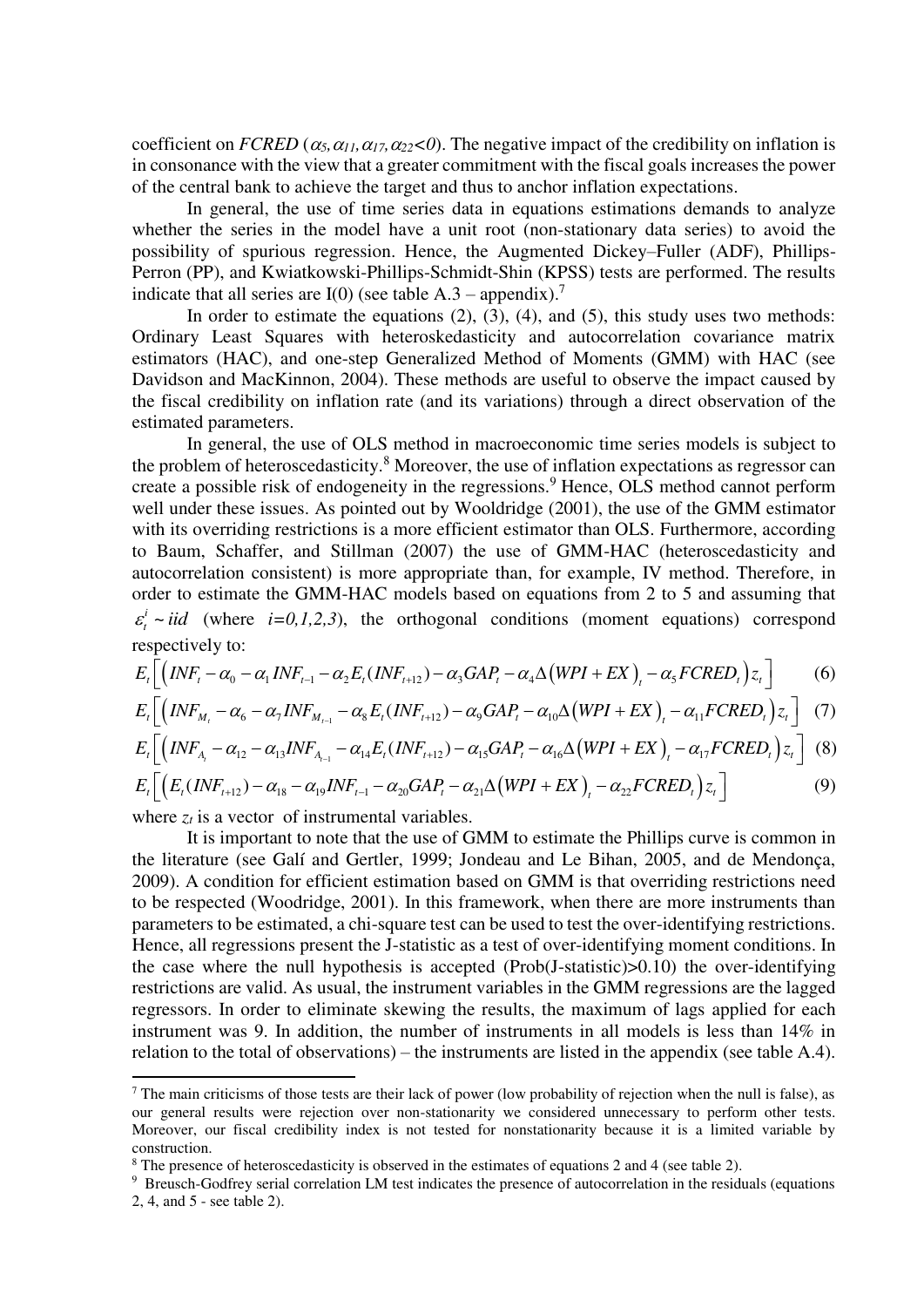Besides the methods above, in order to observe the relative importance of the fiscal credibility on inflation under a dynamic perspective, unrestricted vector autoregressive (VAR) framework is used in this analysis. One of the main advantages of VAR models is that this approach is not subject to identification restrictions in structural models by treating every endogenous variable in the system as a function of the lagged values of all of the endogenous variables in the system. In brief, a "VAR is an n-equation, n-variable linear model in which each variable is in turn explained by its own lagged values, plus current and past values of the remaining n-1 variables" (Stock and Watson, 2001, 101). Therefore, based on equations (2) to (5), the reduced form for VAR models regarding full inflation rate, inflation of market prices, inflation of administered prices, and inflation expectations correspond respectively to:

$$
INF_{t} = \beta_0^0 + \sum_{i=1}^{p} \beta_i^1 INF_{t-i} + \sum_{i=1}^{p} \beta_i^2 E_t (INF_{t+12})_{t-i} + \sum_{i=1}^{p} \beta_i^3 GAP_{t-i} + \sum_{i=1}^{p} \beta_i^4 \Delta (WPI + EX)_{t-i}
$$
  
+ 
$$
\sum_{i=1}^{p} \beta_i^5 FCRED_{t-i} + \mu_t^0,
$$
 (10)

$$
INF_{M_t} = \beta_0^6 + \sum_{i=1}^p \beta_i^7 INF_{M_{t-i}} + \sum_{i=1}^p \beta_i^8 E_t (INF_{t+12})_{t-i} + \sum_{i=1}^p \beta_i^9 GAP_{t-i} + \sum_{i=1}^p \beta_i^{10} \Delta (WPI + EX)_{t-i}
$$
  
+ 
$$
\sum_{i=1}^p \beta_i^{11} FCRED_{t-i} + \mu_t^1,
$$
 (11)

$$
INF_{A_i} = \beta_0^{12} + \sum_{i=1}^p \beta_i^{13} INF_{A_{i-i}} + \sum_{i=1}^p \beta_i^{14} E_i (INF_{i+12})_{i-i} + \sum_{i=1}^p \beta_i^{15} GAP_{i-i} + \sum_{i=1}^p \beta_i^{16} \Delta (WPI + EX)_{i-i} + \sum_{i=1}^p \beta_i^{17} FCRED_{i-i} + \mu_i^2,
$$
\n(12)

$$
E_{t}(INF_{t+12})_{t} = \beta_{0}^{18} + \sum_{i=1}^{p} \beta_{i}^{19} INF_{t-i} + \sum_{i=1}^{p} \beta_{i}^{20} E_{t}(INF_{t+12})_{t-i} + \sum_{i=1}^{p} \beta_{i}^{21} GAP_{t-i} + \sum_{i=1}^{p} \beta_{i}^{22} \Delta (WPI + EX)_{t-i}
$$
\n
$$
+ \sum_{i=1}^{p} \beta_{i}^{23} FCRED_{t-i} + \mu_{t}^{3},
$$
\n(13)

where:  $i=1,2,..., p$  (order);  $\beta_0^0$ ,  $\beta_0^6$ ,  $\beta_0^{12}$ , and  $\beta_0^{18}$  are constant terms; and  $\mu_0^0$ ,  $\mu_0^1$ ,  $\mu_0^2$ , and  $\mu_0^3$  are innovation terms (impulse or shocks).

In general, the analysis of VAR is made through impulse-response functions. Although, a VAR model allows one to see how each variable in the model responds to itself and others, we are specifically interested in observing how an impulse (shock) transmitted by fiscal credibility affects inflation and inflation expectations over time. Hence, we present the graphs which show the response of *INF*, *INFM*, *INFA*, and *E(INF)* to *FCRED*. The errors are orthogonalized by Cholesky decomposition. This implies that the ordination of the variables is important in the analysis of the impulse-response. Following the presentation of the variables in the equations above, the ordination for analysis is given by: *INF*, *INFM*, *INFA*, *E(INF)*, *GAP*, (*WPI*+*EX*), *FCRED*. The next step is to define the VAR order. With this intention Akaike (AIC), Schwarz (SIC), and Hannan-Quinn (HQ) criteria are used and the results indicate that the VAR order is 2 (see table  $A.5$  – appendix). Furthermore, it is observed that the stability condition is satisfied (see figure  $A.1$  – appendix).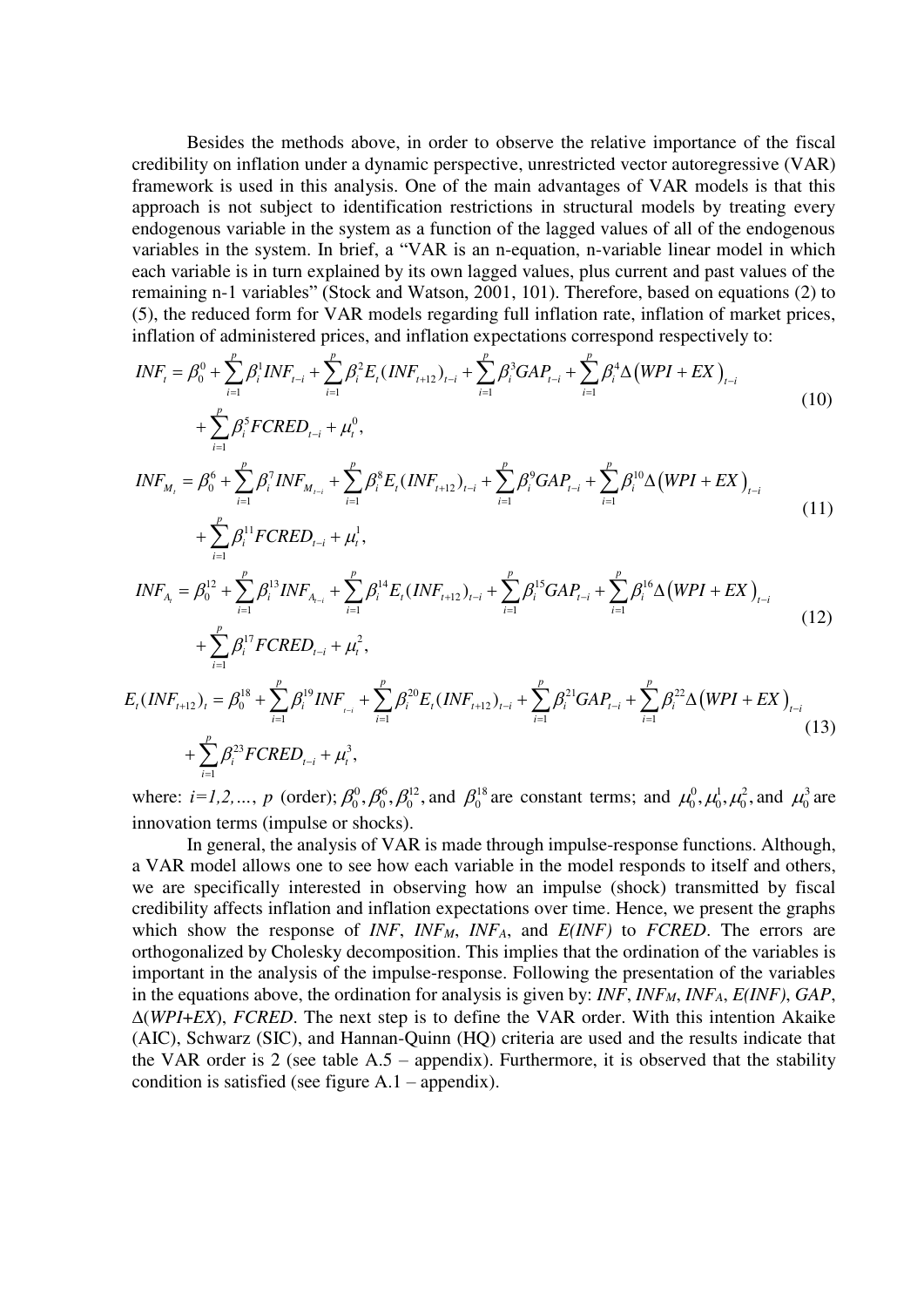#### **4. Empirical evidence**

This section presents some empirical evidence on the impact of the fiscal credibility on inflation (full IPCA), inflation of market prices, inflation of administered prices, and inflation expectations in the Brazilian economy. The analysis is divided into three steps. In the first step we present OLS estimations. The second step presents GMM estimations. Finally, in the third step, we observe the response of the inflation rate and its variations to a shock transmitted by the fiscal credibility through impulse-response analysis.

The coefficients for the OLS estimations are in consonance with the theoretical perspective (see table 2). The negative and significant coefficients on fiscal credibility observed for the regressions on inflation (full IPCA), inflation of market prices, and inflation expectations are in line with the first impression from the correlation observed in figure 5. This observation is a clear indication that the government commitment with the fiscal primary surplus target (high credibility) is an important mechanism to reduce inflation rate. This result is not a surprise because one of the main pillars for the success of inflation targeting is the sustained fiscal balance. In this context, a breach of the Brazilian government with the fiscal surplus (low credibility) target denotes a lack of the commitment to ensure an environment that supports the reaching of the inflation target. The non-significance for fiscal credibility in the explanation of inflation of administered prices can be a consequence that prices are defined by contracts and thus are less subject to the success of the government in the achievement of the targets.

Besides the coefficients on fiscal credibility, the coefficients on the other variables for the explanation of the dependent variables shown in table 2 are in line with the theoretical view. The positive and significant coefficient on inflation expectations in most models is coherent with the argument that the forward-looking behavior of economic agents is crucial for the success of inflation targeting. It sounds logical that a positive output gap should lead to upward pressure on prices. However, besides the amount of goods, the amount of money has a key role in the system. For a given amount of goods and services, an increase in prices is a result of an increase in the money supply. This observation explains the negative sign observed for the variable *GAP* in most of the models. In response to the recession caused by subprime crisis (a negative output gap), CBB adopted a loose monetary policy combined to a strong expansion of credit to households. In fact, according to data gathered from CBB/TSMS the money supply (currency outside banks), increased more than 140% between January 2008 and December 2015. This process damage the process of wealth generation and thereby, over time, weakens the potential output and also current output. Therefore, it is possible that due to the time lag between changes in the money supply and its effect on prices and output, prices will increase while the economy is in a recession. Finally, although the coefficient on the variable that captures the effect on the external shocks transmitted to inflation is positive in most models, the non-significance is a result that the exchange rate was overvalued most of the time.<sup>10</sup>

 $10$  In order to check whether the effect of fiscal credibility on inflation and inflation expectations is also significant when change in fiscal credibility ( $\triangle FCRED$ ) is considered in the models, new estimates were made. The results are presented in table A.6 (appendix) and, in general, are in line with those observed in tables 2 and 3.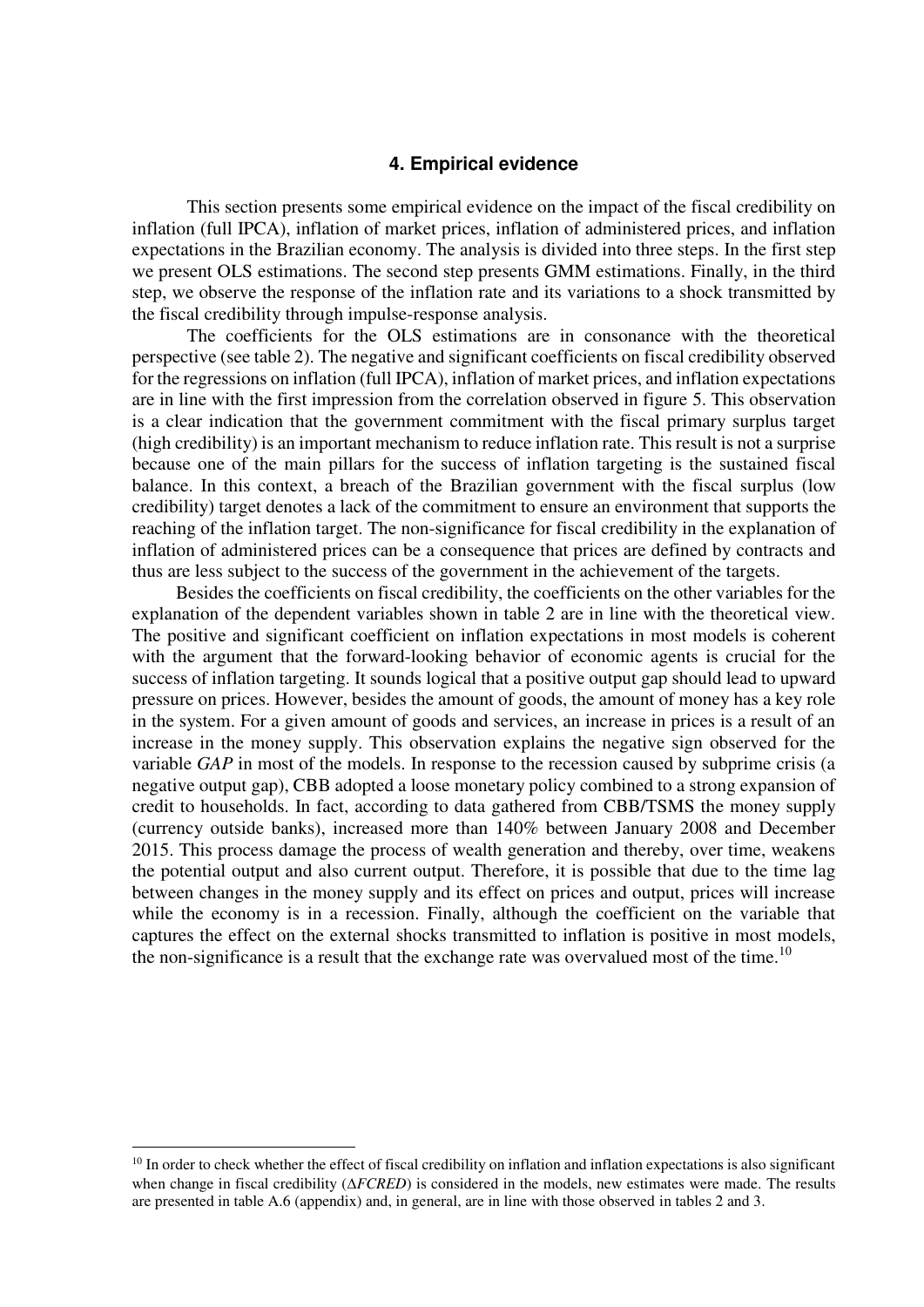| Regressors         | $\mu$ commutes by the effect by fiscular creationity on 11 (1), 11 (1), 11 (1), and $D(11,1)$<br>OLS (HAC) |                |                |                           |  |  |
|--------------------|------------------------------------------------------------------------------------------------------------|----------------|----------------|---------------------------|--|--|
|                    | Equation (2)                                                                                               | Equation $(3)$ | Equation $(4)$ | Equation $(5)$            |  |  |
| Const.             | 0.051                                                                                                      | $0.166*$       | $-0.397**$     | $0.728***$                |  |  |
|                    | (0.108)                                                                                                    | (0.100)        | (0.202)        | (0.068)                   |  |  |
| $INF_{t-1}$        | $0.496***$                                                                                                 |                |                | $0.332***^{(a)}$          |  |  |
|                    | (0.053)                                                                                                    |                |                | (0.058)                   |  |  |
| $INFMt-1$          |                                                                                                            | $0.531***$     |                |                           |  |  |
|                    |                                                                                                            | (0.049)        |                |                           |  |  |
| $INF_{At-1}$       |                                                                                                            |                | $0.387***$     |                           |  |  |
|                    |                                                                                                            |                | (0.066)        |                           |  |  |
| $E_t(NF_{t+12})$   | $0.040*$                                                                                                   | 0.020          | $0.120***$     | $0.840***$ <sup>(b)</sup> |  |  |
|                    | (0.022)                                                                                                    | (0.019)        | (0.039)        | (0.013)                   |  |  |
| $GAP_t$            | $-0.009***$                                                                                                | $-0.012***$    | $-0.001$       | 0.007                     |  |  |
|                    | (0.003)                                                                                                    | (0.003)        | (0.010)        | (0.003)                   |  |  |
| $\Delta(WPI+EX)_t$ | 0.337                                                                                                      | $-0.233$       | 2.159          | $0.871**$                 |  |  |
|                    | (0.476)                                                                                                    | (0.492)        | (1.481)        | (0.403)                   |  |  |
| $FCRED_t$          | $-0.084*$                                                                                                  | $-0.150**$     | 0.142          | $-0.212***$               |  |  |
|                    | (0.049)                                                                                                    | (0.060)        | (0.099)        | (0.046)                   |  |  |
| Adj. $R^2$         | 0.509                                                                                                      | 0.470          | 0.344          | 0.979                     |  |  |
| F-statistic        | 32.896                                                                                                     | 28.348         | 17.185         | 1409.011                  |  |  |
| Prob(F-statistic)  | 0.000                                                                                                      | 0.000          | 0.000          | 0.000                     |  |  |
| <b>BPG</b> test    | 1.254                                                                                                      | 3.062          | 0.921          | 2.198                     |  |  |
| Prob(BPG test)     | 0.287                                                                                                      | 0.012          | 0.469          | 0.058                     |  |  |
| <b>BG</b> test     | 3.130                                                                                                      | 0.235          | 3.966          | 28.106                    |  |  |
| Prob(BG test)      | 0.047                                                                                                      | 0.791          | 0.021          | 0.000                     |  |  |

**Table 2**  *OLS estimates of the effect of fiscal credibility on INF, INFM, INFA, and E(INF)*

 Note: Marginal significance levels: (\*\*\*) denotes 0.01, (\*\*) denotes 0.05, and (\*) denotes 0.10. BPG means - Breusch-Pagan-Godfrey test, where the null hypothesis indicates the presence of heteroscedasticity. Robust standard errors (Newey-West) are in parentheses. <sup>(a)</sup> regressor *INF* is no lagged. (b) regressor  $E_t(INF_{t+12})$  is lagged.

The coefficients for the GMM estimations (see table 3) do not present significant changes in terms of sign and statistical significance when they are compared with those in the OLS estimations (see table 1). Therefore, the results are in line with the assumption that the fiscal credibility is an important element to decrease inflation rate and its expectations.

Extending the analysis regarding the impact of the fiscal credibility on inflation rate, inflation of market prices, inflation of administered prices, and inflation expectations, the previous results from OLS and GMM models are confirmed through impulse-response functions plotted out to the 36th month. It is important to note that the results in the graphs need to be analyzed with care. Although, we are observing the impact of fiscal credibility on inflation and inflation expectations over time, the comparison among them is not direct. As can be seen in figure 3, while inflation (full IPCA) and inflation of market prices follow a similar path, the same cannot be said regarding inflation of administered prices. As a consequence, it is natural that the impulse-response graphs present different scales. Indeed, the relevant point is to detect if the fiscal credibility has significant impact on inflation and on inflation expectations and how long are the duration of these effects.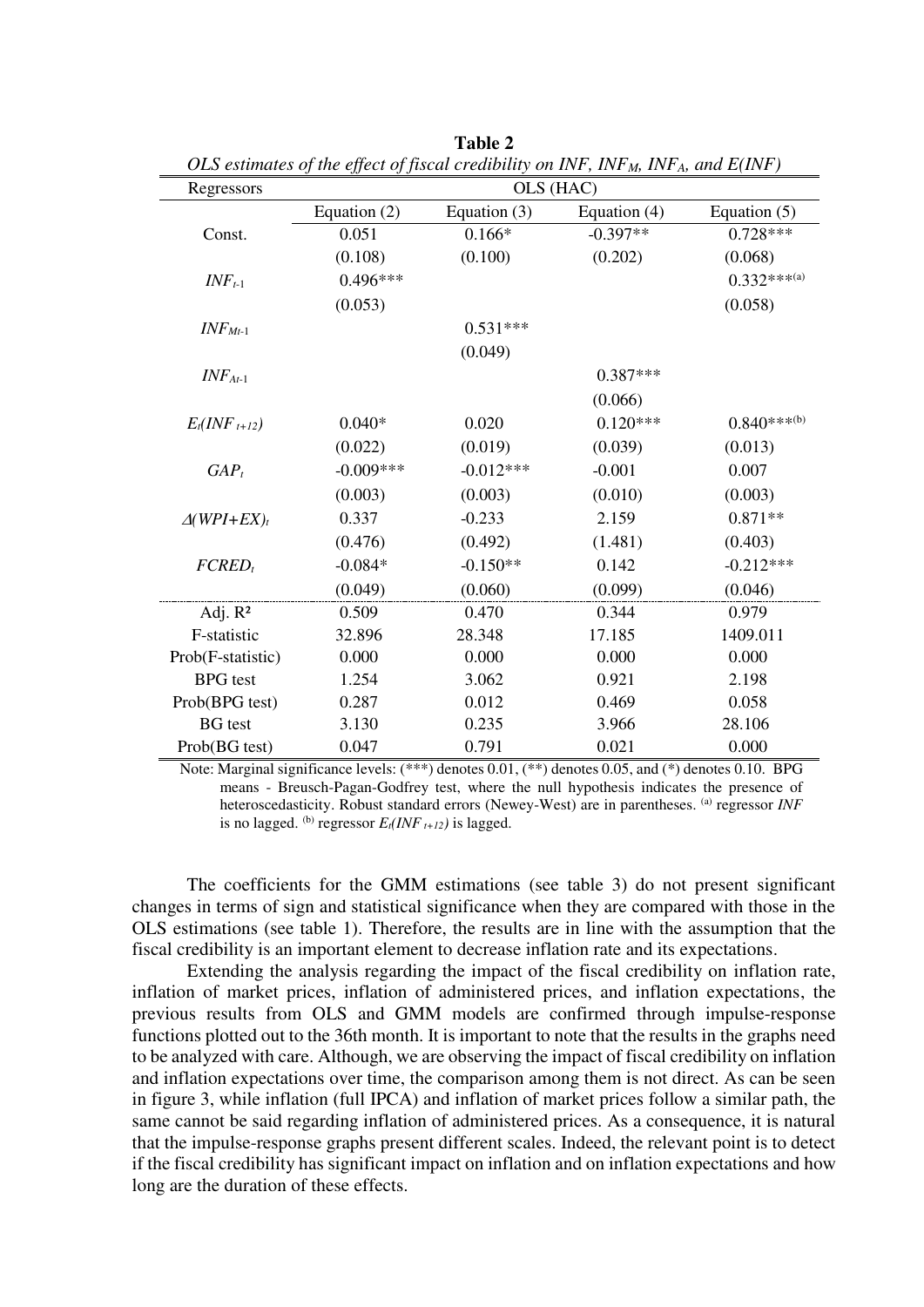| Regressors         | $\sigma$ of the commutes by the effect of fiscular creationity on IFCF, IFCF $\mu$ , IFCF $\mu$ , and $\mu$ (IFCF $\mu$<br>GMM (HAC) |                |                |                           |  |  |
|--------------------|--------------------------------------------------------------------------------------------------------------------------------------|----------------|----------------|---------------------------|--|--|
|                    | Equation $(2)$                                                                                                                       | Equation $(3)$ | Equation $(4)$ | Equation $(5)$            |  |  |
| Const.             | 0.022                                                                                                                                | 0.092          | $-0.482**$     | $0.475**$                 |  |  |
|                    | (0.100)                                                                                                                              | (0.132)        | (0.219)        | (0.196)                   |  |  |
| $INF_{t-1}$        | $0.520***$                                                                                                                           |                |                | $0.387***$ <sup>(a)</sup> |  |  |
|                    | (0.069)                                                                                                                              |                |                | (0.127)                   |  |  |
| $INF_{Mt-1}$       |                                                                                                                                      | $0.515***$     |                |                           |  |  |
|                    |                                                                                                                                      | (0.064)        |                |                           |  |  |
| $INF_{At-1}$       |                                                                                                                                      |                | $0.461***$     |                           |  |  |
|                    |                                                                                                                                      |                | (0.092)        |                           |  |  |
| $E_t(NF_{t+12})$   | $0.045**$                                                                                                                            | $0.038*$       | $0.132***$     | $0.880***$ <sup>(b)</sup> |  |  |
|                    | (0.018)                                                                                                                              | (0.020)        | (0.044)        | (0.035)                   |  |  |
| $GAP_t$            | $-0.014**$                                                                                                                           | $-0.015**$     | $-0.012$       | $0.016**$                 |  |  |
|                    | (0.006)                                                                                                                              | (0.006)        | (0.013)        | (0.007)                   |  |  |
| $\Delta(WPI+EX)_t$ | 0.213                                                                                                                                | $-1.839$       | 2.015          | 0.792                     |  |  |
|                    | (1.004)                                                                                                                              | (0.974)        | (2.458)        | (0.951)                   |  |  |
| $FCRED_t$          | $-0.088*$                                                                                                                            | $-0.131**$     | 0.138          | $-0.150**$                |  |  |
|                    | (0.049)                                                                                                                              | (0.066)        | (0.090)        | (0.063)                   |  |  |
| Adj. $R^2$         | 0.464                                                                                                                                | 0.424          | 0.349          | 0.964                     |  |  |
| J-statistic        | 17.607                                                                                                                               | 19.348         | 9.406          | 16.238                    |  |  |
| Prob(J-statistic)  | 0.284                                                                                                                                | 0.251          | 0.896          | 0.133                     |  |  |
| Instrum. rank      | 21                                                                                                                                   | 22             | 22             | 17                        |  |  |

**Table 3**  *GMM estimates of the effect of fiscal credibility on INF, INFM, INFA, and E(INF)* 

 Note: Marginal significance levels: (\*\*\*) denotes 0.01, (\*\*) denotes 0.05, and (\*) denotes 0.10. Robust standard errors (Newey-West) are in parentheses. <sup>(a)</sup> regressor *INF* is no lagged. <sup>(b)</sup> regressor  $E_t(NF_{t+12})$  is lagged.

Figure 5 suggests that an impulse transmitted by fiscal credibility provokes a significant decrease in inflation rate, inflation of market prices, and inflation expectations. We can see that a decrease of inflation due to an innovation on fiscal credibility takes around 9 months to become significant and remains significant for about 6 months. A similar effect is valid for the case of inflation of market prices. An impulse on fiscal credibility provokes a significant decrease in inflation of market prices after 6 months and abides significantly for 6 more months. In the same vein, an innovation transmitted by fiscal credibility also provokes a negative impact on inflation expectations. Finally, such as presented in the OLS and GMM estimations, the effect of fiscal credibility on inflation of administered prices does not have statistical significance and thus the path of this relation does not bring useful interpretations.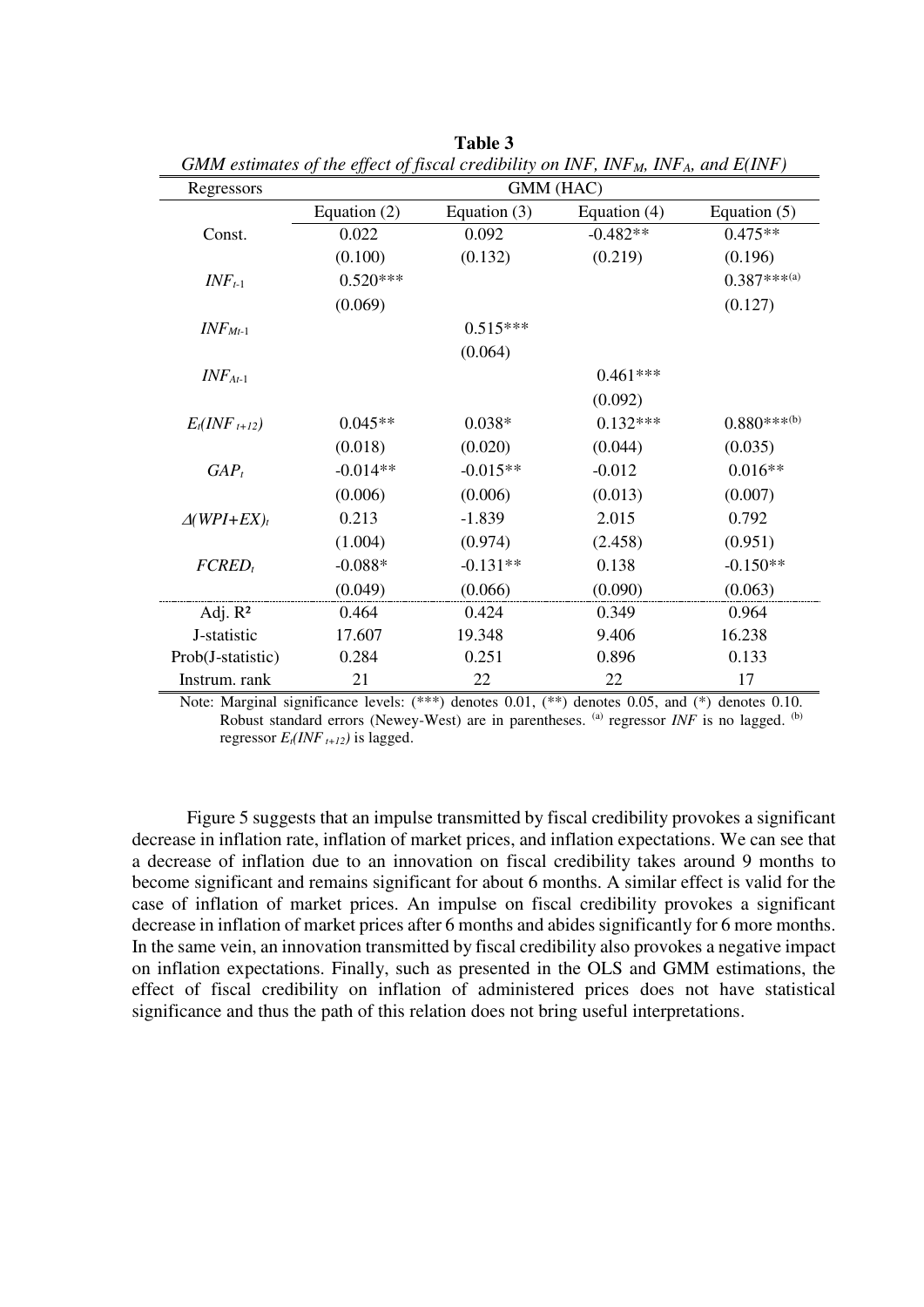-.06 -.04 -.02 .00 .02 .04 5 10 15 20 25 30 35 Response of INF (full IPCA) to FCRED -.06 -.04 -.02 .00 .02 5 10 15 20 25 30 35 Response of market prices to FCRED -.08 -.04 .00 .04 .08 .12 5 10 15 20 25 30 35 Response of administered prices to FCRED -.3 -.2 -.1 .0 .1 5 10 15 20 25 30 35 Response of inflation expectations to FCRED

**Figure 5**  *Response of INF, INFM, INFA, and E(INF) to generalized one s.d. FCRED innovation*  Response to Cholesky One S.D. Innovations ± 2 S.E.

#### **5. Conclusion**

 This study presented empirical evidence regarding the effect of fiscal credibility on inflation rate, inflation of market prices, inflation of administered prices, and inflation expectations, in the Brazilian economy after the adoption of inflation targeting. One important contribution in this study was the elaboration of a fiscal credibility index based on how the market expectations are anchored to the primary surplus target. The findings suggest that the success of government in achieving the fiscal primary surplus target (gain of credibility) is an important ally to reduce inflation rate and its expectations.

#### **6. References**

- ALLSOPP, C., VINES, D. (2005). "The Macroeconomic Role of Fiscal Policy." *Oxford Review of Economic Policy*, 21(4), 485–508.
- BAUM, C.F., SCHAFFER, M.E., STILLMAN, S., (2003). "Instrumental variables and GMM: Estimation and testing." *Stata Journal*, 3(1), 1–31.
- BOGDANSKI, J., TOMBINI, A.A., WERLANG, S.R.C. (2000), "Implementing Inflation Targeting in Brazil" (in) Inflation Targeting in Brazil, Central Bank of Brazil.

CBB - Central Bank of Brazil (2009). Inflation Report, March.

CUKIERMAN, A., MELTZER, A.H., (1986). "A theory of ambiguity, credibility, and inflation under discretion and asymmetric information." *Econometrica*, 54(5), 1099-1128.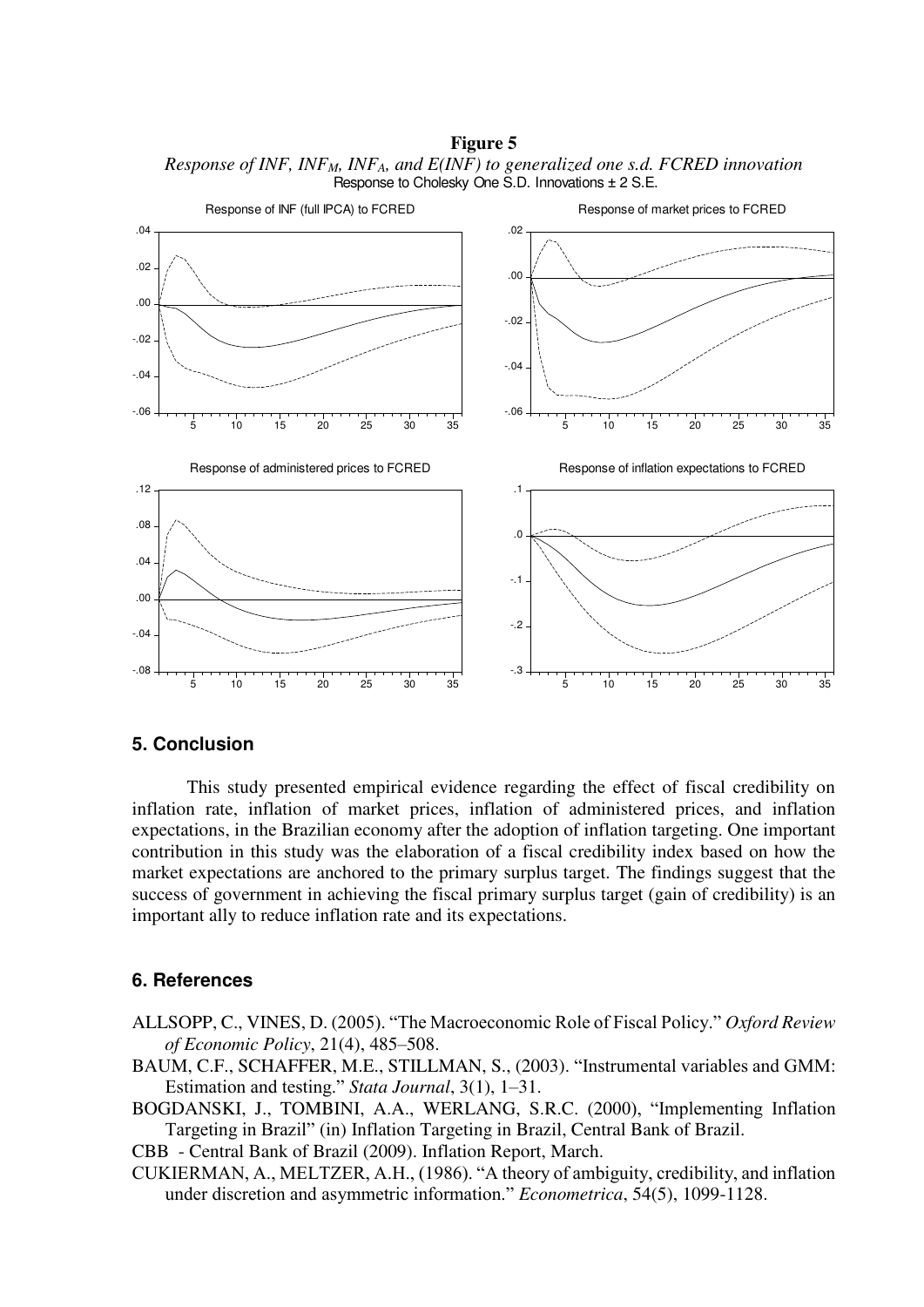- DAVIDSON, R., MACKINNON, J. (2004). Econometric Theory and Methods, Oxford University Press.
- de MENDONÇA, H.F. (2009). "Output-inflation and unemployment-inflation trade-offs under inflation targeting: Evidence from Brazil." *Journal of Economic Studies*, 36(1), 66-82.
- de MENDONÇA, H.F., de GUIMARÃES e SOUZA, G.J. (2009). "Inflation targeting credibility and reputation: the consequences for the interest rate." *Economic Modelling*, 26(6), 1228-38.
- de MENDONÇA, H.F., MACHADO, M.R. (2013). "Public debt management and credibility: Evidence from an emerging economy." *Economic Modelling* 30(1), 10-21.
- de MENDONÇA, H.F., TOSTES, F.S., (2015). "The effect of monetary and fiscal credibility on exchange rate pass-through in an emerging economy." *Open Economies Review*, 26(4), 787-816.
- de MENDONÇA, H.F., SILVA, R.T. (2009). "Fiscal effect from inflation targeting: the Brazilian experience." Applied Economics, 41(7), 885-897.
- FATÁS A., MIHOV I. (2003). "On constraining fiscal policy discretion in EMU." Oxford Review of Economic Policy, 19(1), 112-31.
- GALÍ, J., GERTLER, M. (1999). "Inflation dynamics: A structural econometric analysis." *Journal of Monetary Economics*, 44(2), 195–222.
- JONDEAU, E., LE BIHAN, H. (2005) "Testing for the New Keynesian Phillips Curve. Additional international evidence." *Economic Modelling*, 22(3), 521-550.
- KOOP, G., PESARAN, M. H., POTTER, S. M. (1996). "Impulse response analysis in nonlinear multivariate models." *Journal of Econometrics*, 74(1), 119-147.
- KUNCORO, H. (2015). "Does the Credible Fiscal Policy Support the Prices Stabilization?" *Review of Economic Perspectives*, 15(2), 137-156.
- LIN, S., YE, H. (2009). "Does inflation targeting make a difference in developing countries?" *Journal of Development Economics*, 89(1), 118-123.
- MISHKIN, F.S., SAVASTANO, M.A. (2001). "Monetary policy strategies for Latin America." Journal of Development Economics, 66(2), 415-44.
- PESARAN, M.H., SHIN, Y. (1998). "Generalized impulse response analysis in linear multivariate models." *Economic Letters*, 58(1), 17-29.
- SARGENT, T.J., WALLACE, N. (1981). "Some unpleasant monetarist arithmetic." *Federal Reserve Bank of Minneapolis Quarterly Review*, 5(3), 1-17.
- SIMS, C. A. (1994). "A Simple Model for the Study of the Determination of the Price Level and the Interaction of Monetary and Fiscal Policy." *Economy Theory*, 4(3), 381-399.
- STOCK, J. H., WATSON, M.W. (2001). "Vector autoregressions." *Journal do Economic Perspectives*, 15(4), 101-115.
- WOODFORD, M. (2001). "Fiscal Requirements for Price Stability." *Journal of Money, Credit and Banking*, 33(3), 669-728.
- WOOLDRIDGE, J. (2001). "Applications of Generalized Method of Moments Estimation." *Journal of Economic Perspective*, 15(4), 87-100.
- WYPLOSZ, C. (2005). "Fiscal discipline in EMU: rules or institutions?" National Institute Economic Review, 191, 61-78.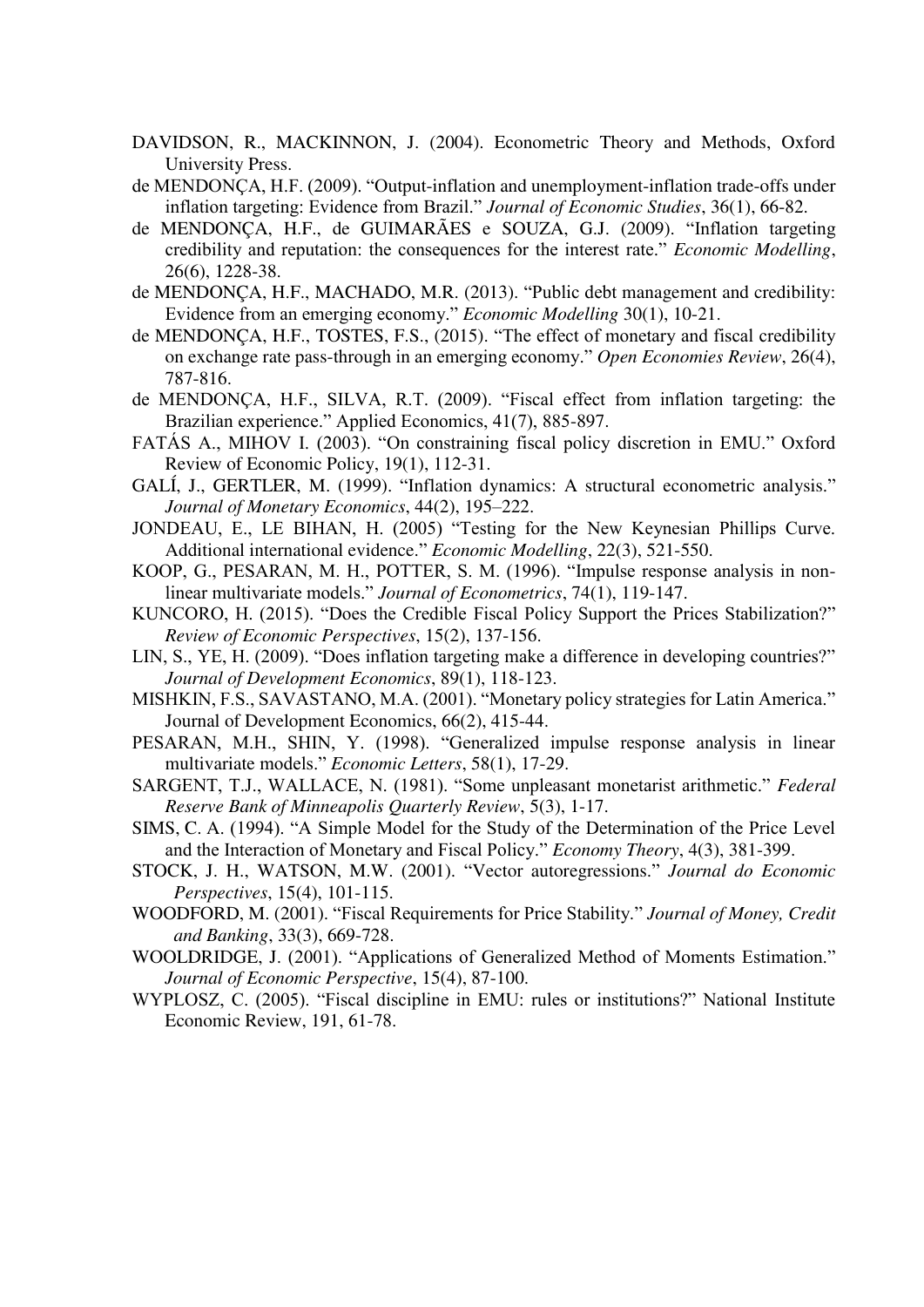|                                      | sources of aaid and description of the variables                                                                               |                                               |
|--------------------------------------|--------------------------------------------------------------------------------------------------------------------------------|-----------------------------------------------|
| <b>Variable</b><br>name              | <b>Variable description</b>                                                                                                    | Data source                                   |
| $\mathbf{F} \mathbf{P} \mathbf{S}^*$ | Primary surplus target - annual goals for fiscal<br>primary surplus                                                            | <b>LDO</b>                                    |
| E(FPS)                               | Primary surplus expectations - Market expectations<br>on fiscal primary surplus                                                | $CBB - MES$                                   |
| <b>FPStolerance</b>                  | Tolerance interval - acceptable range for fiscal<br>primary surplus.                                                           | Devised by<br>authors                         |
| <b>FPS</b> ideal                     | Ideal interval - ideal range for fiscal primary surplus.                                                                       | Devised by<br>authors                         |
| <b>INF</b>                           | Inflation - National consumer price index (IPCA) - in<br>12 months                                                             | $CBB - TSMS$<br>(code 13,522)                 |
| E(INF)                               | Inflation expectations - Market expectations inflation<br>accumulated over the next 12 months (IPCA -<br>official price index) | $CBB - MES$                                   |
| INF <sub>M</sub>                     | Broad national consumer price index (IPCA) - non<br>monitored prices                                                           | $CBB - TSMS$<br>(code 11,428)                 |
| $INF_A$                              | Broad national consumer price index (IPCA) -<br>Supervised prices - Total                                                      | $CBB - TSMS$<br>(code 4,449)                  |
| <b>GAP</b>                           | Output gap - difference between Economic Activity<br>Index (IBC-Br) and the potential output (Hodrick-<br>Prescott filter)     | $CBB - TSMS$<br>(code 17,439)                 |
| <b>WPI</b>                           | Wholesale price index (2005=100) - United States                                                                               | $CBB - TSMS$<br>(code 3808)                   |
| EX                                   | Exchange rate - Free - United States dollar (purchase)<br>- period average                                                     | $CBB - TSMS$<br>(code 3697)                   |
| <b>FCRED</b>                         | Fiscal credibility index                                                                                                       | Devised by<br>authors, based<br>on equation 1 |

**Table A.1**  *Sources of data and description of the variables* 

Note: CBB - Central Bank of Brazil; TSMS - Time Series Management System; MES – Market Expectation System; and LDO - Budget Guidelines Law (Lei de Diretrizes Orçamentárias).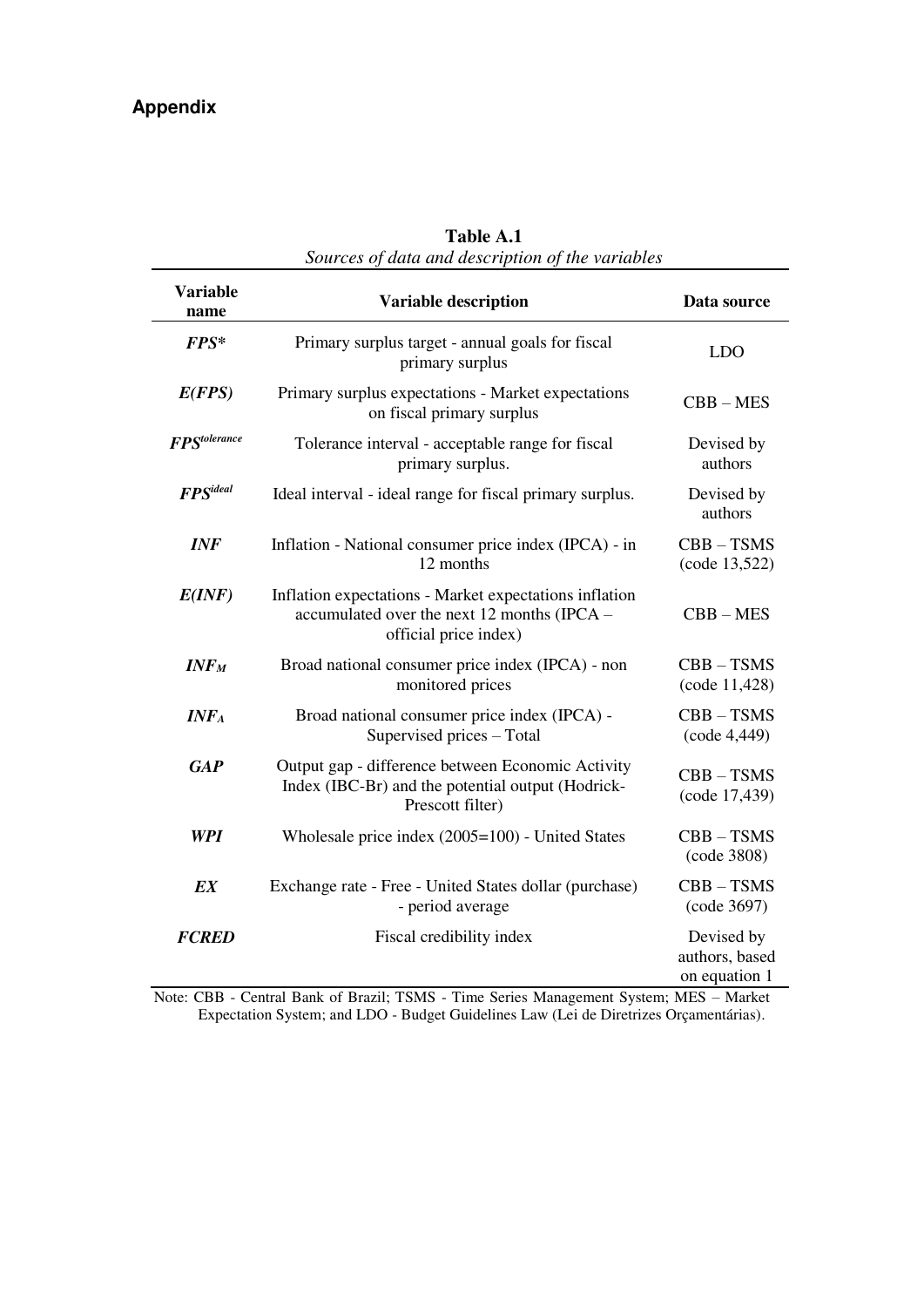|                   | 1 W.J.V 1 1 M.<br>Descriptive statistics |               |                |                |           |  |
|-------------------|------------------------------------------|---------------|----------------|----------------|-----------|--|
| <b>Variables</b>  | Mean                                     | <b>Median</b> | <b>Maximum</b> | <b>Minimum</b> | Std. Dev. |  |
| <b>INF</b>        | 0.508                                    | 0.480         | 2.250          | $-0.210$       | 0.315     |  |
| E(INF)            | 5.452                                    | 5.508         | 12.237         | 3.437          | 1.282     |  |
| $INF_M$           | 0.504                                    | 0.500         | 1.640          | $-0.350$       | 0.310     |  |
| $INF_A$           | 0.519                                    | 0.375         | 3.830          | $-1.110$       | 0.624     |  |
| GAP               | $-9.75E-13$                              | 0.418         | 10.024         | $-13.502$      | 4.246     |  |
| $\Delta$ (WPI+EX) | 0.003                                    | 0.000         | 0.134          | 0.035          | 0.584     |  |
| <b>FCRED</b>      | 0.276                                    | 0.083         | 1.000          | 0.000          | 0.332     |  |

**Table A.2** 

**Table A.3**  *Unit root tests (ADF, PP, and KPSS)* 

|                  | <b>ADF</b>     |                         |             | PP           |          |          | <b>KPSS</b> |              |             |                         |             |                  |
|------------------|----------------|-------------------------|-------------|--------------|----------|----------|-------------|--------------|-------------|-------------------------|-------------|------------------|
| <b>Series</b>    | Lags           | $\mathbf{I}/\mathbf{T}$ | <b>Test</b> | C.V.<br>(5%) | Band I/T |          | <b>Test</b> | C.V.<br>(5%) | <b>Band</b> | $\mathbf{I}/\mathbf{T}$ | <b>Test</b> | C.V.<br>$(10\%)$ |
| <b>INF</b>       | $\Omega$       |                         | $-7.14$     | $-2.88$      | 2        |          | $-7.20$     | $-2.88$      | 6           |                         | 0.25        | 0.35             |
| E(INF)           | 2              | $I+T$                   | $-4.87$     | $-3.44$      | 6        | $I + T$  | $-6.56$     | $-3.43$      | 9           |                         | 0.32        | 0.35             |
| INF <sub>M</sub> | $\Omega$       |                         | $-6.18$     | $-2.88$      | 6        | I        | $-6.08$     | $-2.88$      | 5           |                         | 0.27        | 0.35             |
| $INF_A$          | $\overline{0}$ | L                       | $-8.15$     | $-2.88$      | 5        | $\bf{I}$ | $-8.16$     | $-2.88$      | 7           |                         | 0.28        | 0.35             |
| <b>GAP</b>       | 13             | L                       | $-4.25$     | $-1.94$      | 2        |          | $-7.92$     | $-1.94$      | 5           |                         | 0.03        | 0.35             |
| $\Delta(WPI+EX)$ | $\theta$       |                         | $-9.69$     | $-1.94$      | 6        |          | $-9.65$     | $-1.94$      | 7           | $I+T$                   | 0.04        | 0.12             |

 Note: C.V. = critical value. Trend (T) and intercept (I) are included based on Schwarz criterion. ADF – the final choice of lag was made based on Schwarz criterion. PP and KPSS – spectral estimation method is Bartlett kernel and the Newey West Bandwidth is used.

| Table A.4      |                                                                                                                     |  |  |  |
|----------------|---------------------------------------------------------------------------------------------------------------------|--|--|--|
|                | List of GMM instruments                                                                                             |  |  |  |
| Equation $(2)$ | <i>INF</i> (-2 to -6) $E(INF)$ (-1 to -6) $GAP$ (-1 to -2) $\triangle (WPI + EX)$ (-1) $FCRED$ (-1 to -6)           |  |  |  |
| Equation $(3)$ | $INF_M(-2 \text{ to } -6) E(INF)$ (-1 to -7) $GAP(-1 \text{ to } -2) \Delta(WPI + EX)(-1) FCRED(-1 \text{ to } -6)$ |  |  |  |
| Equation $(4)$ | <i>INF<sub>A</sub></i> (-2 to -3) $E(INF)(-1$ to -9) $GAP(-1$ to -3) $\triangle (WPI + EX)(-1)$ $FCRED(-1$ to -6)   |  |  |  |
| Equation $(5)$ | <i>INF</i> (-1 to -3) <i>GAP</i> (-1) $\triangle$ ( <i>WPI+EX</i> )(-1 to -6) <i>FCRED</i> (-1 to -6)               |  |  |  |

| Table A.5 |           |                                   |           |  |  |
|-----------|-----------|-----------------------------------|-----------|--|--|
|           |           | AIC, SIC, and HQ criteria for VAR |           |  |  |
| Order     | AIC       | SIC                               | HO        |  |  |
| 0         | 0.696     | 0.838                             | 0.754     |  |  |
| 1         | $-7.085$  | $-5.951$                          | $-6.625$  |  |  |
| 2         | $-8.147*$ | $-6.020*$                         | $-7.283*$ |  |  |
| 3         | $-7.922$  | $-4.803$                          | $-6.655$  |  |  |
| 4         | $-7.810$  | $-3.699$                          | $-6.140$  |  |  |
| 5         | $-7.670$  | $-2.566$                          | $-5.596$  |  |  |
| 6         | $-7.694$  | $-1.598$                          | $-5.217$  |  |  |
| 7         | $-7.650$  | $-0.562$                          | $-4.770$  |  |  |
| 8         | $-7.562$  | 0.518                             | -4.279    |  |  |

Note: (\*) denotes lag order selected by the criterion.